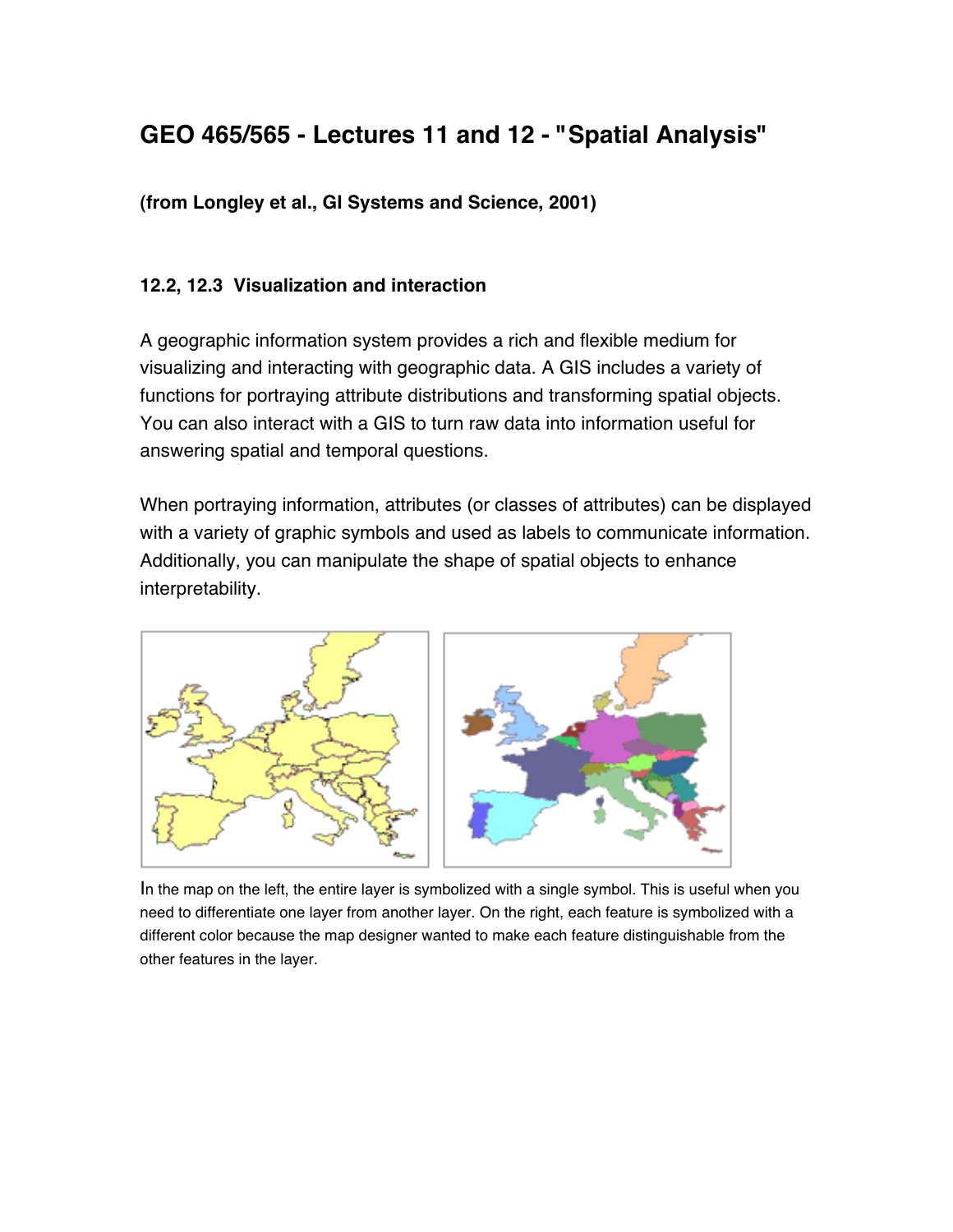

In this map, each country is displayed with a different shade of green. The darker the shade, the greater the country's population.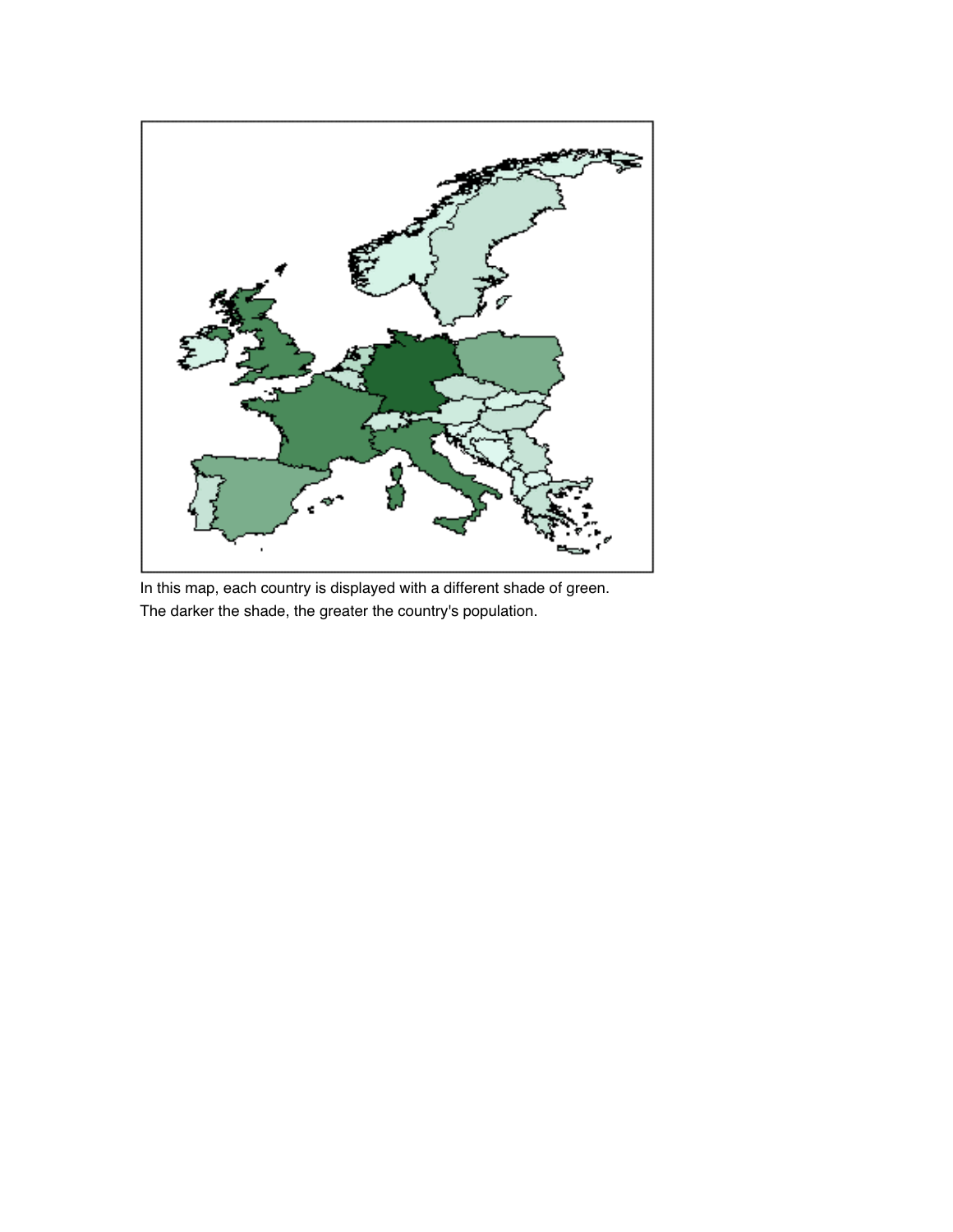

Here, each country was placed into one of five groups based on its population. Each circle represents the country's population relative to the other countries.

# **13.1 What is Spatial Analysis?**

Through spatial analysis you can interact with a GIS to answer questions, support decisions, and reveal patterns. Spatial analysis is in many ways the crux of a GIS, because it includes all of the transformations, manipulations, and methods that can be applied to geographic data to turn them into useful information.

While methods of spatial analysis can be very sophisticated, they can also be very simple. The approach this course will take is to regard spatial analysis as spread out along a continuum of sophistication, ranging from the simplest types that occur very quickly and intuitively when the eye and brain look at a map, to the types that require complex software and advanced mathematical knowledge.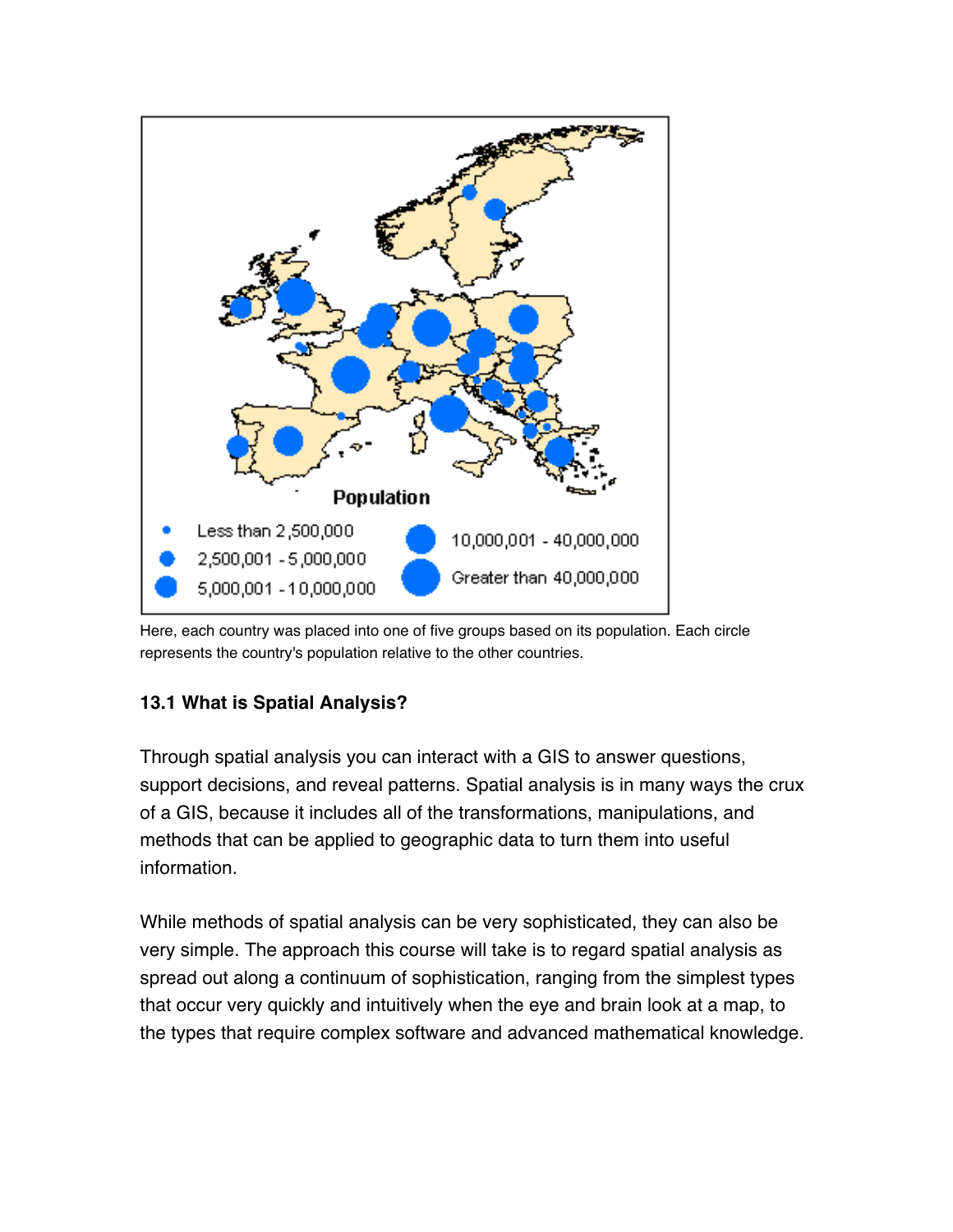There are many ways of defining spatial analysis, but all in one way or another express the fundamental idea that information on locations is essential. Basically, think of spatial analysis as "a set of methods whose results change when the locations of the objects being analyzed change."

For example, calculating the average income for a group of people is not spatial analysis because the result doesn't depend on the locations of the people. Calculating the center of the United States population, however, is spatial analysis because the result depends directly on the locations of residents.

## **13.1-13.4, 14.2-14.4 Types of Spatial Analysis**

Types of spatial analysis vary from simple to sophisticated. In this course, spatial analysis will be divided into six categories: queries and reasoning, measurements, transformations, descriptive summaries, optimization, and hypothesis testing.

*Queries and reasoning* are the most basic of analysis operations, in which the GIS is used to answer simple questions posed by the user. No changes occur in the database and no new data are produced.

*Measurements* are simple numerical values that describe aspects of geographic data. They include measurement of simple properties of objects, such as length, area, or shape, and of the relationships between pairs of objects, such as distance or direction.

*Transformations* are simple methods of spatial analysis that change data sets by combining them or comparing them to obtain new data sets and eventually new insights. Transformations use simple geometric, arithmetic, or logical rules, and they include operations that convert raster data to vector data or vice versa. They may also create fields from collections of objects or detect collections of objects in fields.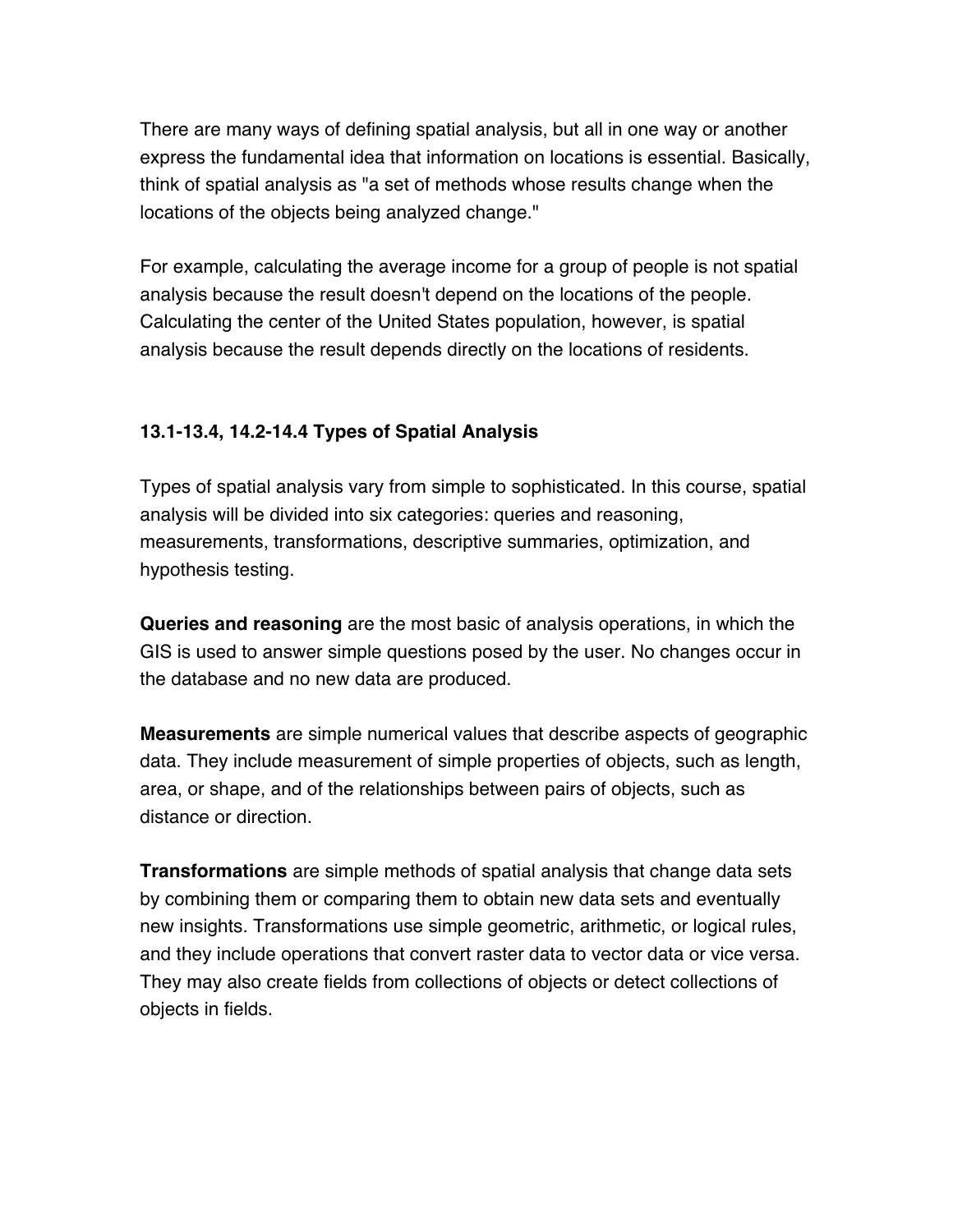*Descriptive summaries* attempt to capture the essence of a data set in one or two numbers. They are the spatial equivalent of the descriptive statistics commonly used in statistical analysis, including the mean and standard deviation.

*Optimization* techniques are normative in nature, designed to select ideal locations for objects given certain well-defined criteria. They are widely used in market research, in the package delivery industry, and in a host of other applications.

*Hypothesis testing* focuses on the process of reasoning from the results of a limited sample to make generalizations about an entire population. It allows us, for example, to determine whether a pattern of points could have arisen by chance based on the information from a sample. Hypothesis testing is the basis of inferential statistics and forms the core of statistical analysis, but its use with spatial data can be problematic.

## *The District* **Video (5 minutes)**

Now let's examine three spatial analysis examples and explore the resulting information.

**(1)** Examine land use and flood zone using simple **overlay analysis** - find residential parcels that are inside a flood zone area. Applicable to Corvallis as we are right along the Willamette River (Dr. Wright's house was endangered by the big flood of 1996)

Insurance companies examine flood zone areas to locate buildings and other assets susceptible to flood damage. Their predictions can be used to target insurance sales. Ideally, insurance companies would like to target individuals who perceive they are at risk to flooding, but in practice are unlikely to be flooded. This allows the insurance company to receive the premium but not pay any claims.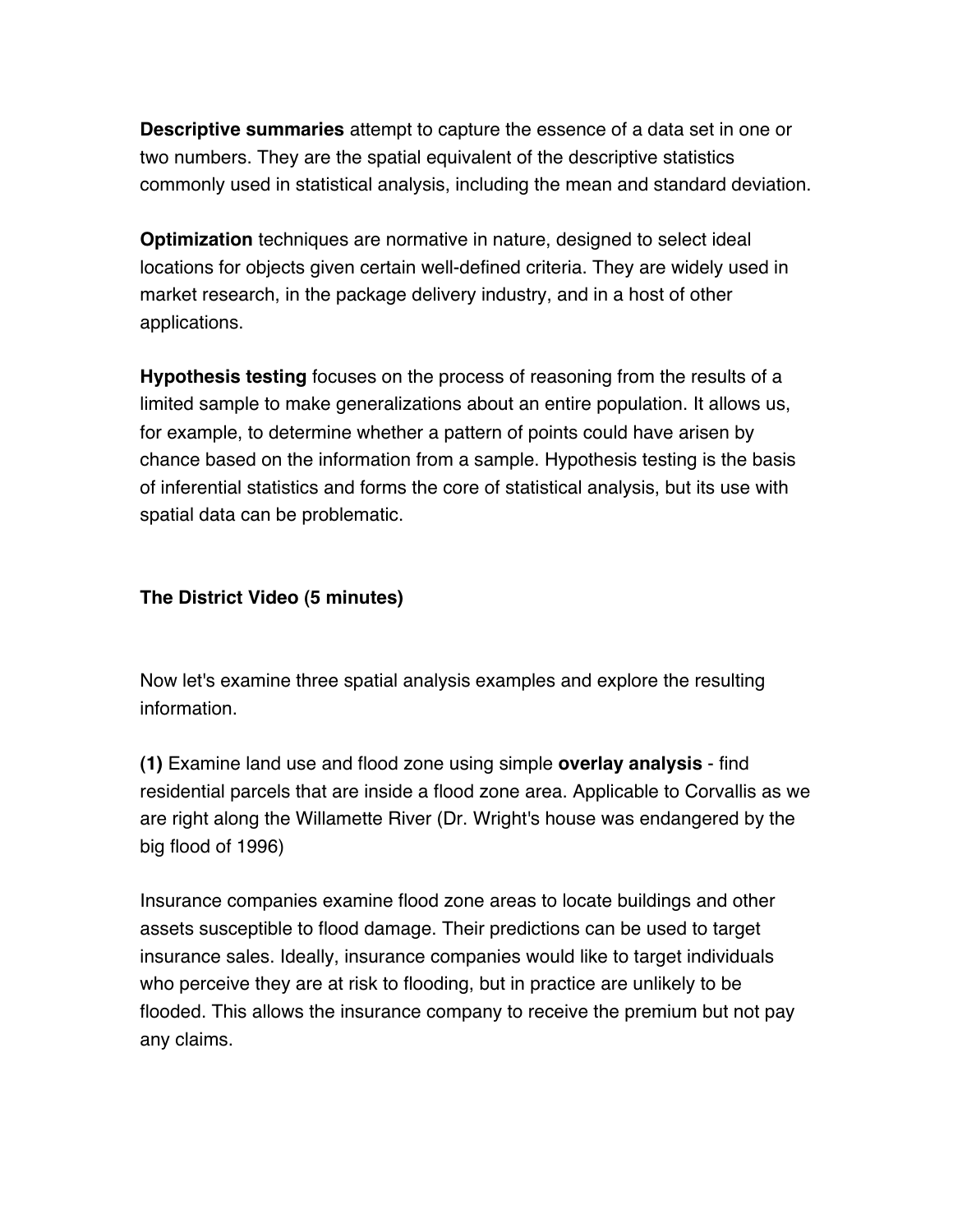Of course, this approach poses some issues of risk and ethics. Refer to Chapters 17 - 19 in Longley et al. for a discussion of risk and ethics when practicing GIS. For this exercise, you will focus on finding any residential areas within the flood zone.

Examine data The map contains flood zone and land use layers. Turn on the flood zone layer and notice that the flood zone affects many of the land use areas.



create a statistical summary table to report the amount of each land use type inside the flood zone area.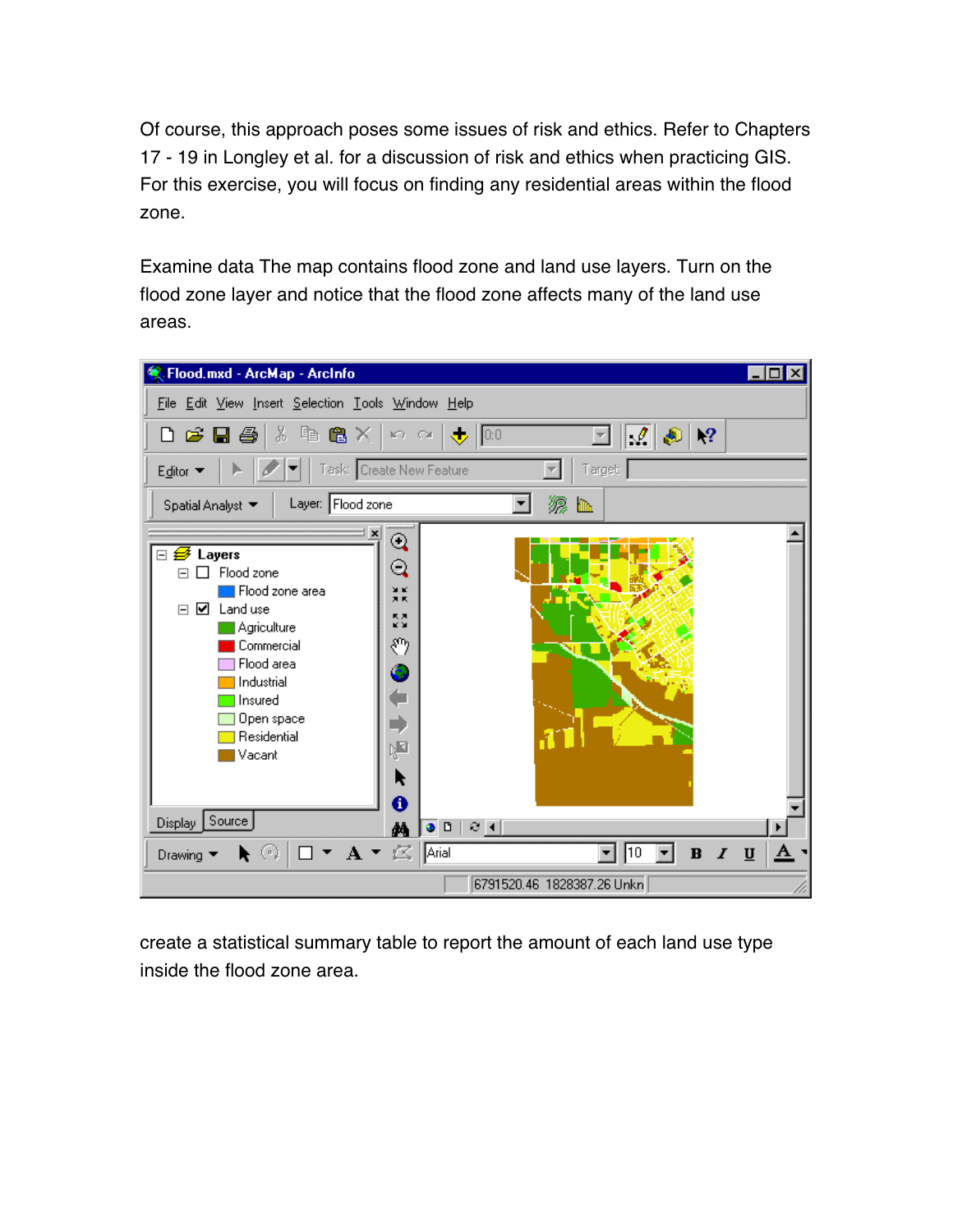| <b>Zonal Statistics</b>                |                    |                      | ?  |
|----------------------------------------|--------------------|----------------------|----|
| Zone dataset:                          | Land use           |                      | É  |
| Zone field:                            | Value              |                      |    |
| Value raster:                          | Land use           | $\blacktriangledown$ | e1 |
| $\nabla$ Ignore NoData in calculations |                    |                      |    |
| Join output table to zone layer        |                    |                      |    |
| $\nabla$ Chart statistic:              | Mean               |                      |    |
| Output table:                          | c:\temp\zstat6.dbf |                      |    |
|                                        | OΚ                 | <br>Cance            |    |

zonal stats dialogue

| ▌ 用 Attributes of zstat6 |                                                                                                  |               |          |              | $\Box$ $\Box$ $\times$ |            |            |              |
|--------------------------|--------------------------------------------------------------------------------------------------|---------------|----------|--------------|------------------------|------------|------------|--------------|
|                          | <b>OID</b>                                                                                       | LANDUSE_TY    | ZONE COD | <b>COUNT</b> | <b>AREA</b>            | <b>MIN</b> | <b>MAX</b> | <b>RANGE</b> |
|                          |                                                                                                  | 0   Vacant    |          | 3875         | 9687500                |            |            |              |
|                          |                                                                                                  | Agriculture   |          | 4694         | 11735000               |            |            |              |
|                          |                                                                                                  | 2 Residential |          | 1107         | 2767500                | o          |            | n.           |
|                          |                                                                                                  | 3 Open space  | 8        | 293          | 732500                 | o.         | o          |              |
|                          |                                                                                                  |               |          |              |                        |            |            |              |
|                          | Record: 14 4.<br>Show: All Selected   Records (0 out of 4 Selected.)<br>▸ ╟┝┠<br>Options $\star$ |               |          |              |                        |            |            |              |

result

The table should have four records, one for each land use type in the flood zone. Each field contains statistical information about that land use type's presence within the flood zone.

Which land use types are in the flood zone?

Vacant, Agriculture, Residential, and Open space

Which one has the greatest area in the flood zone? **Agriculture**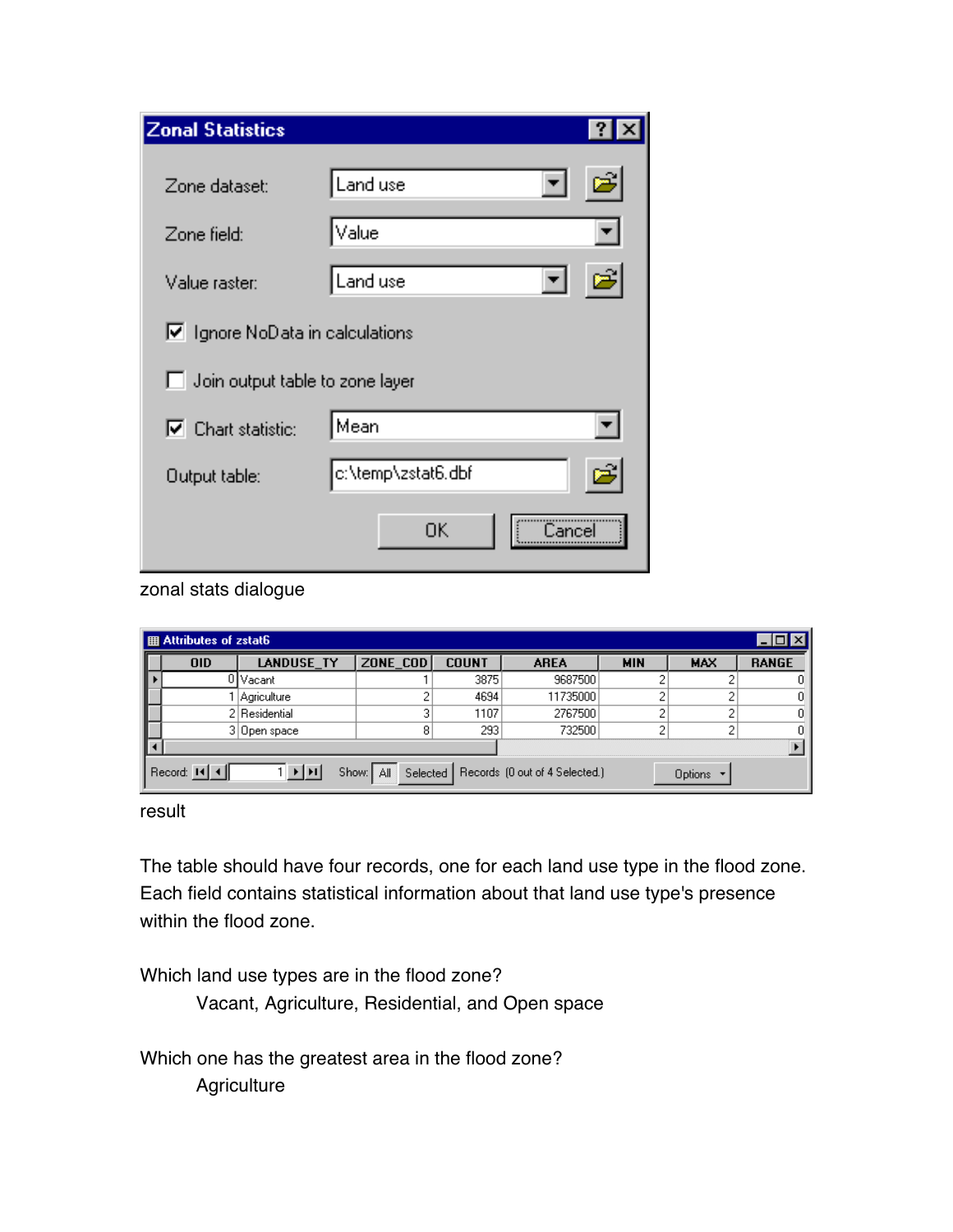Which land use type is most likely to contain homes? **Residential** 

Find the locations of the residential areas within the flood zone You've identified that residential areas are located within the flood zone, but more detailed analysis is necessary to pinpoint the locations of those residential areas. Before the more detailed analysis, it is useful to create a diagram or flow chart of the layers and analysis functions you will use. For this analysis you will follow the steps shown in the flow chart below.



First, you will query the Land use layer to create a new layer that contains only residential areas. You will then create another query to find the residential areas within the flood zone. The final results will be a new layer that you will call Wet homes.

From the Spatial Analyst menu in ArcGIS, one would choose Raster Calculator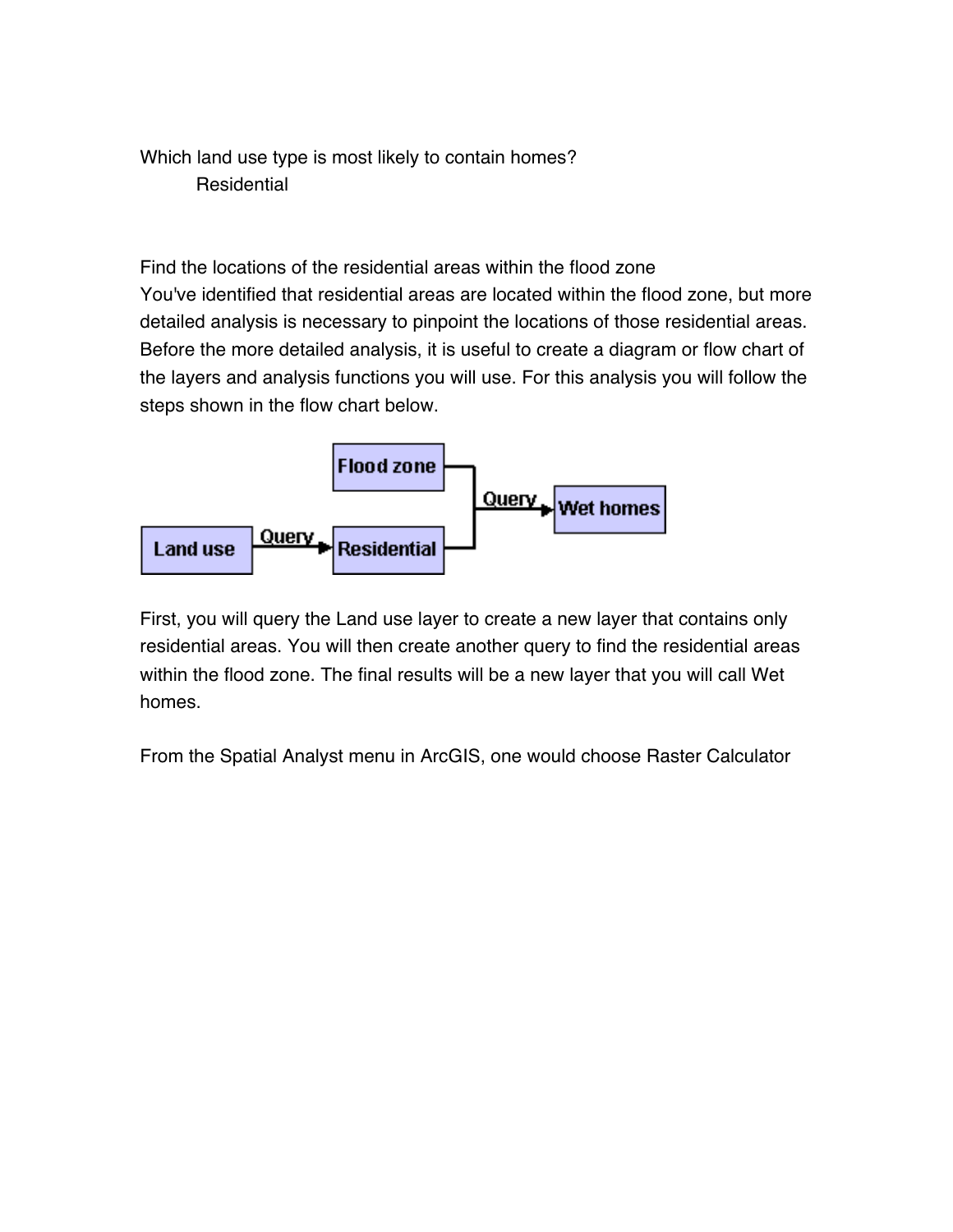

You would build an expression that queries the "Land use" layer for residential areas. [Land use] == 3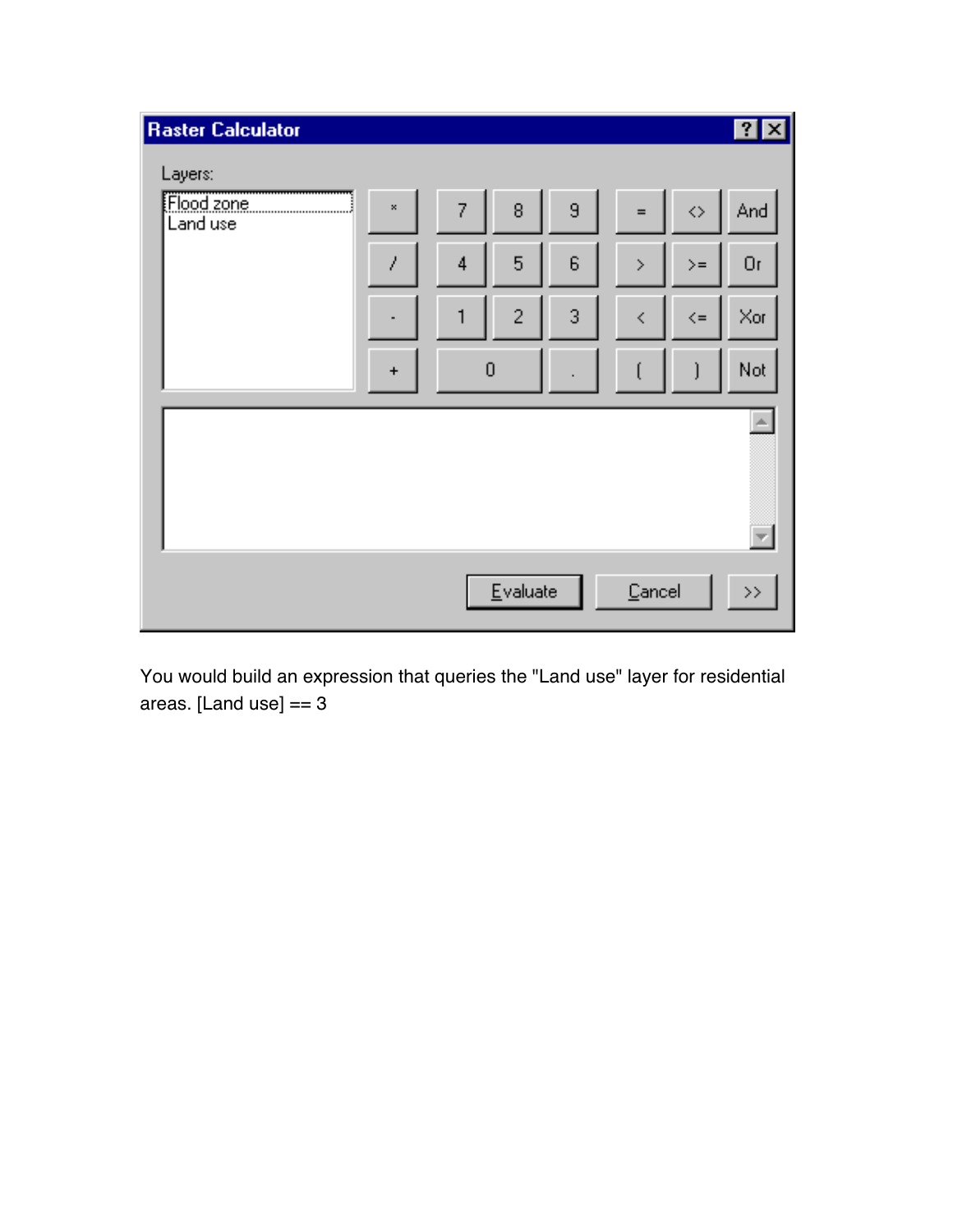

Values of 1

change layer properties to show residential only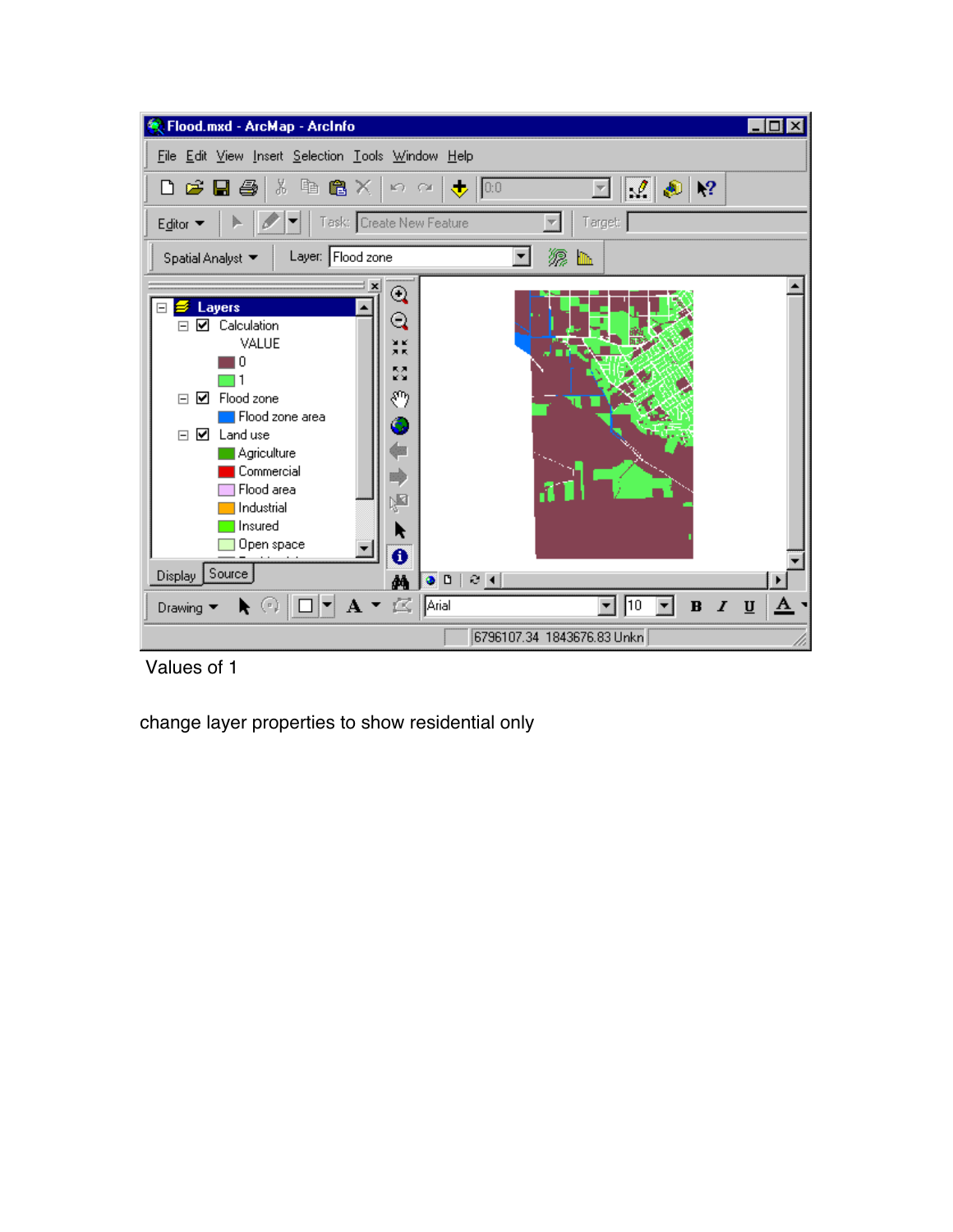

Next, you would query both the Flood zone and Residential layers. This operation is often called an overlay. The resulting layer will contain the residential and flood areas that overlap (or intersect) each other.

Raster Calculator - [Flood zone] & [Residential].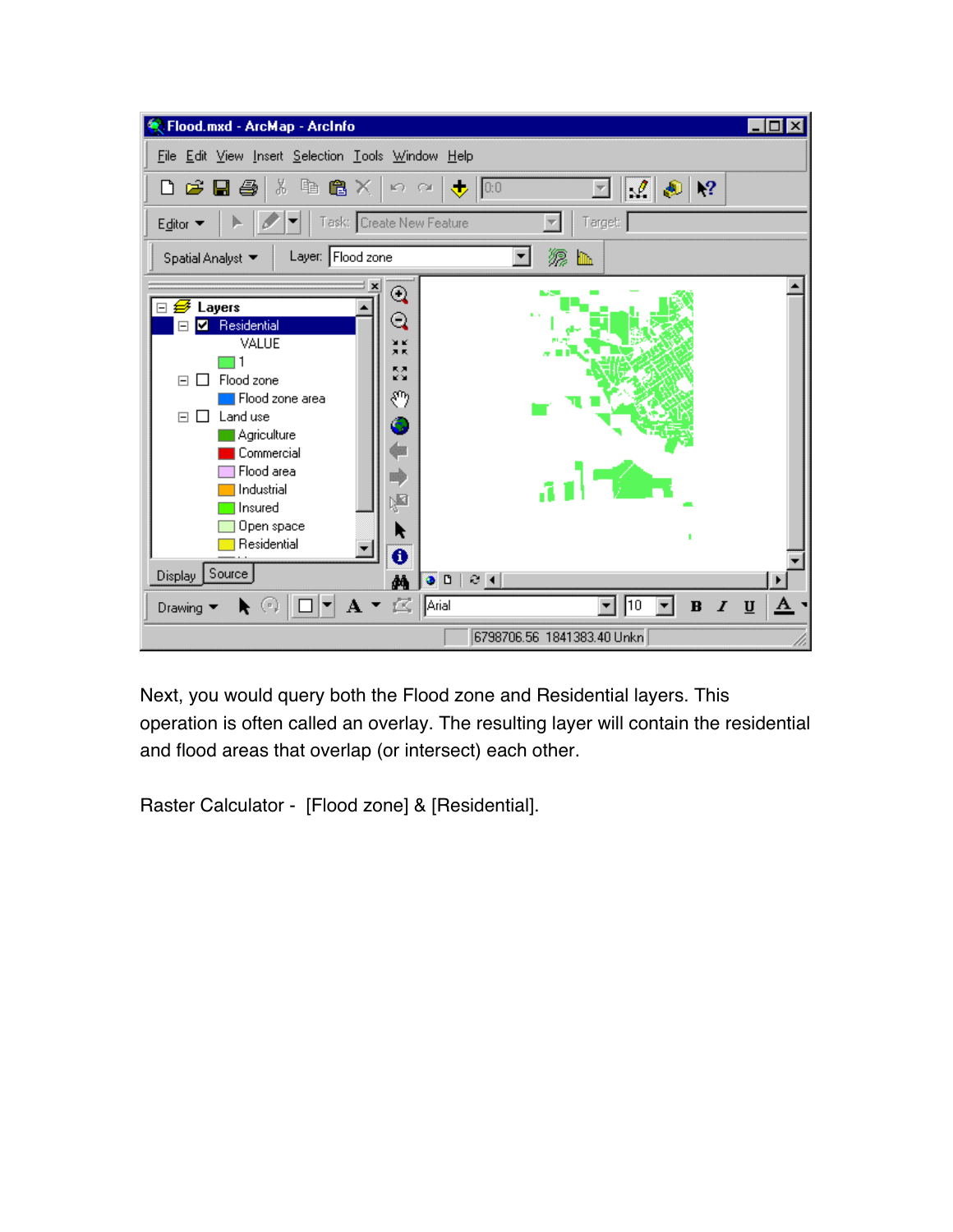

areas that are residential and in flood zone (bad news) (Values of 1)

change layer properties to show residential only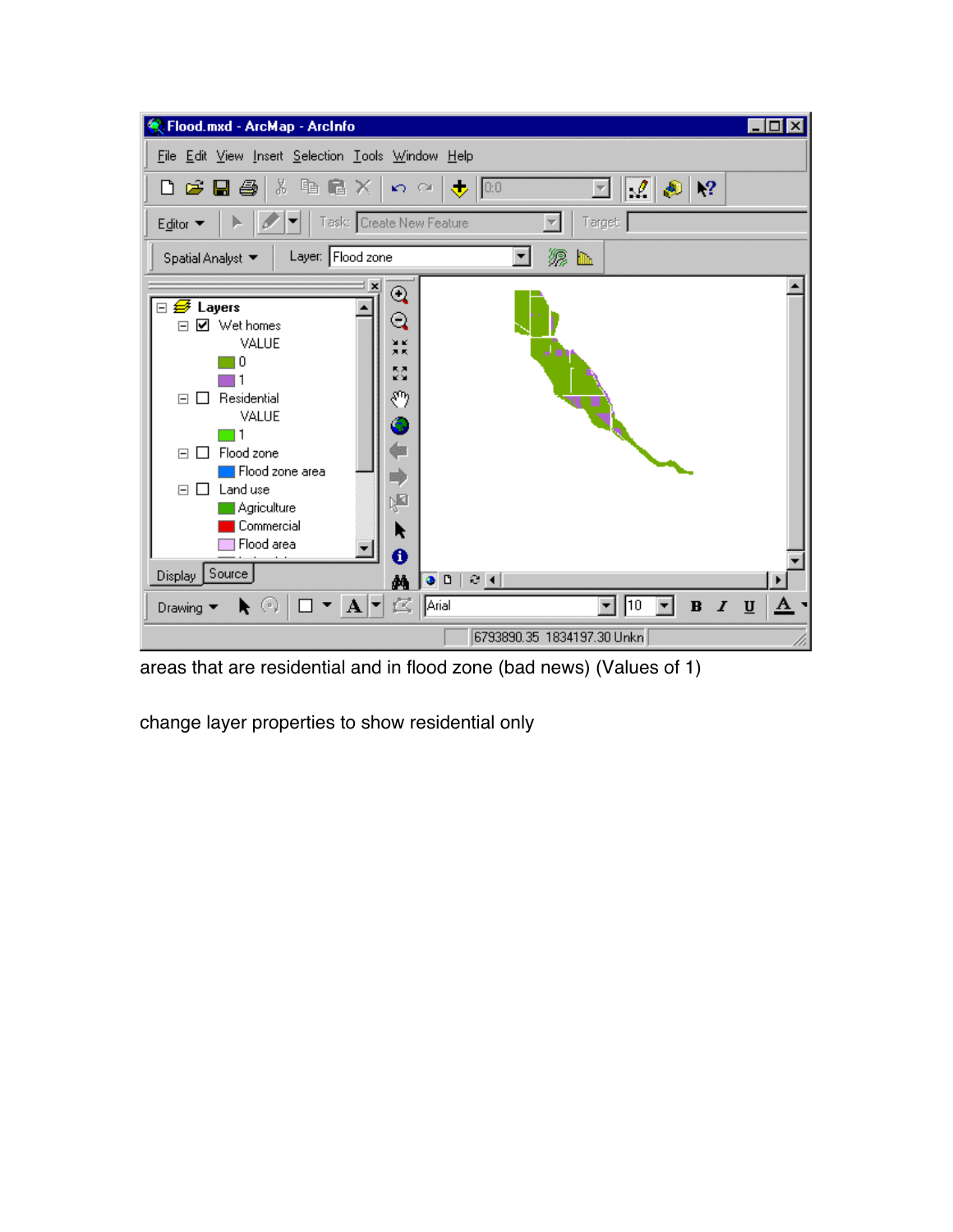

The resulting areas are the ones that an insurance company may want to target to sell flood insurance. City planners could also use this information for disaster planning services.

# **(2)** Examine soil samples of a farm area using **interpolation**

In this step, you will help a farmer balance the pH levels in a field that is being prepared for the next growing season. Some crops have better yields when the soils have a balanced pH level. Seven is a balanced pH level. Areas in the field with a pH less than seven are treated with lime (limestone) to raise the pH level. Areas with a pH above seven are treated with ammonium sulfate to lower the pH level.

The farmer should not treat an entire field with all lime or all ammonium sulfate, but should locate areas of high and low pH and treat them accordingly (precision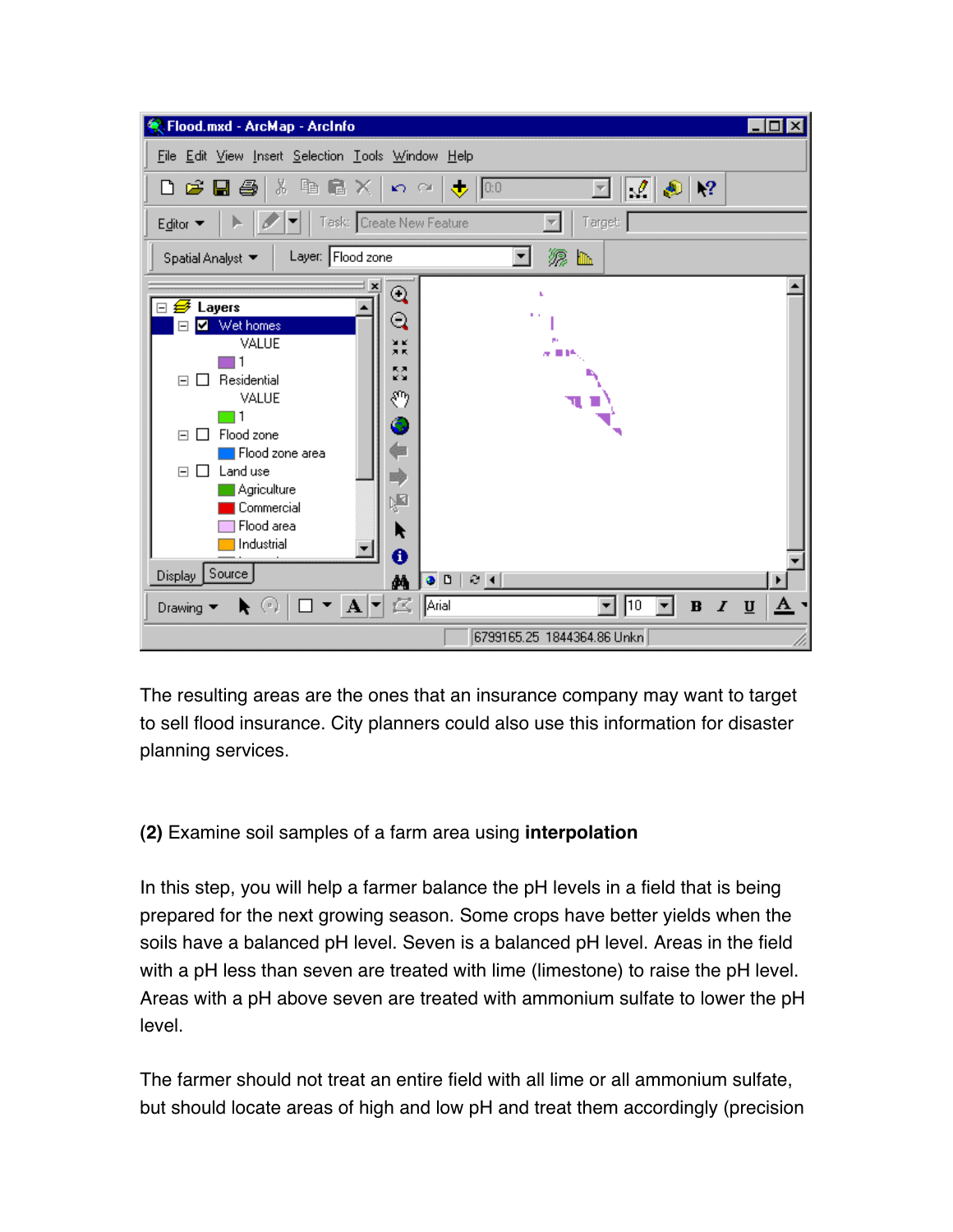farming techniques). You will help the farmer find the areas that should be treated with ammonium sulfate (areas with pH greater than seven).

| <b>K</b> Farm.mxd - ArcMap - ArcInfo                                                                                                                                  | $\Box$ o $\Box$                                                                    |          |
|-----------------------------------------------------------------------------------------------------------------------------------------------------------------------|------------------------------------------------------------------------------------|----------|
| File Edit View Insert Selection Tools Window Help                                                                                                                     |                                                                                    |          |
| Defere   * 电离义                                                                                                                                                        | $\mathcal{Q} \otimes R$<br>$\mathbb{R}$ $\alpha$ $\mathbb{R}$ 0.0<br>$\mathcal{F}$ |          |
| Task: Create New Feature<br>Editor ▼                                                                                                                                  | Target:                                                                            |          |
| Layer:<br>Spatial Analyst ▼                                                                                                                                           | m.                                                                                 |          |
| ∃ ×<br>Q<br>⊟ <del>Ø</del> Layers<br>Q<br>☑ Soil samples<br>Ξ<br>N K<br>X K<br><b>☑</b> Farm field<br>$\Box$<br>중<br>ల్కొ<br>ó<br>a)<br>咆<br>R<br>➊<br>Display Source |                                                                                    |          |
| М                                                                                                                                                                     | 00021                                                                              |          |
| $\blacktriangleright$ $\binom{n}{r}$<br>Drawing $\blacktriangledown$                                                                                                  | $\parallel$ 10<br>$B$ $I$ $\underline{U}$<br>▾∣                                    | <u>A</u> |
|                                                                                                                                                                       | 497957.41 5076518.71 Unkno                                                         |          |

Look at data - soil samples in farm area

This map contains two layers. The Soil samples layer represents the soil samples that were collected in the field and tested for chemical composition. It contains several fields containing the chemical levels at each sample point. The Farm field layer represents the extent of the farmer's field.

For this analysis you will follow the steps shown in the flow chart below.

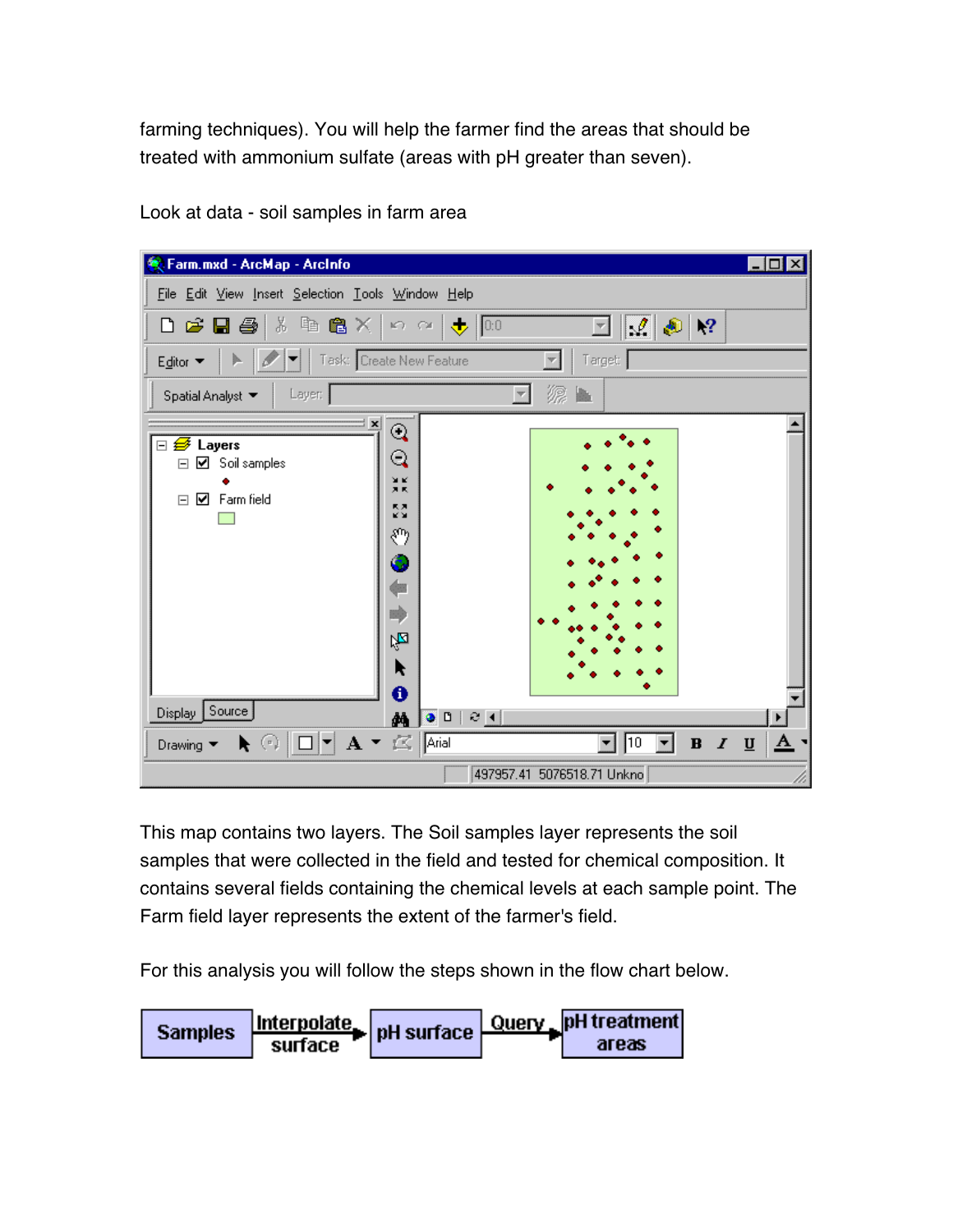You will interpolate a surface of pH values from the samples. You will then query the surface to find areas with pH greater than seven. The final results will be the areas the farmer needs to treat with ammonium sulfate.

| <b>Inverse Distance Weighted</b> |                         | ?      |
|----------------------------------|-------------------------|--------|
| Input points:                    | 3<br>Soil samples       |        |
| Z value field:                   | ĮΡH                     |        |
| Power:                           | 2                       |        |
| Search radius type:              | Variable                |        |
| Search Radius Settings           |                         |        |
| Number of points:                | 12                      |        |
| Maximum distance:                |                         |        |
| $\Box$ Use barrier polylines:    |                         |        |
| Output cell size:                | 1.14375                 |        |
| Output raster:                   | <temporary></temporary> |        |
|                                  | 0K                      | Cancel |

Set up IDW dialog

Resulting interpolation is a "pH surface" - The dark green areas have low pH values, while the light pink areas have high pH values.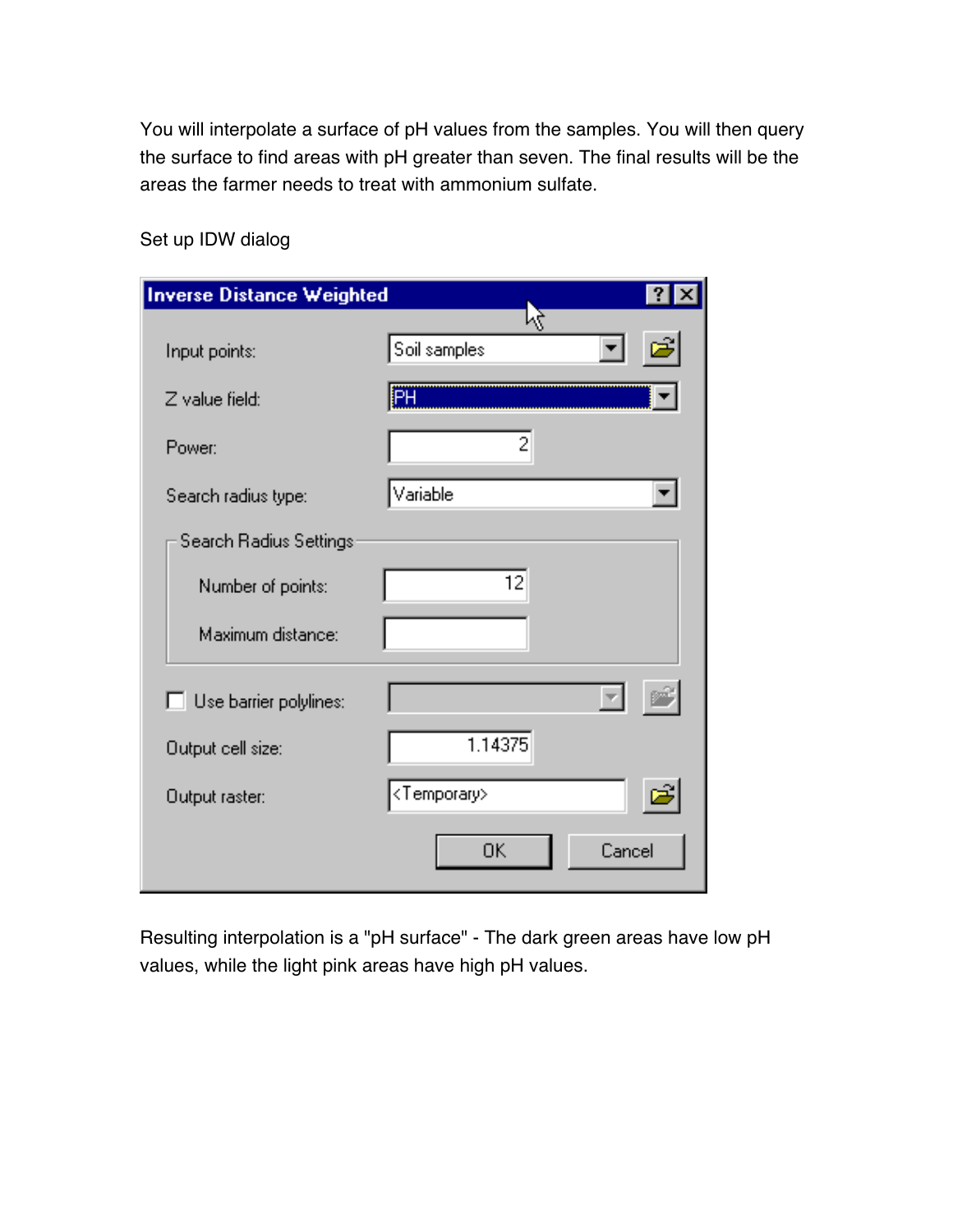

Isolate areas of high pH. Next, you will isolate the high pH areas by creating a layer containing only areas with pH levels above seven.

Raster Calculator - [pH surface] > 7, pH Treatment Areas. Values of 1 are those areas that where pH is greater than seven.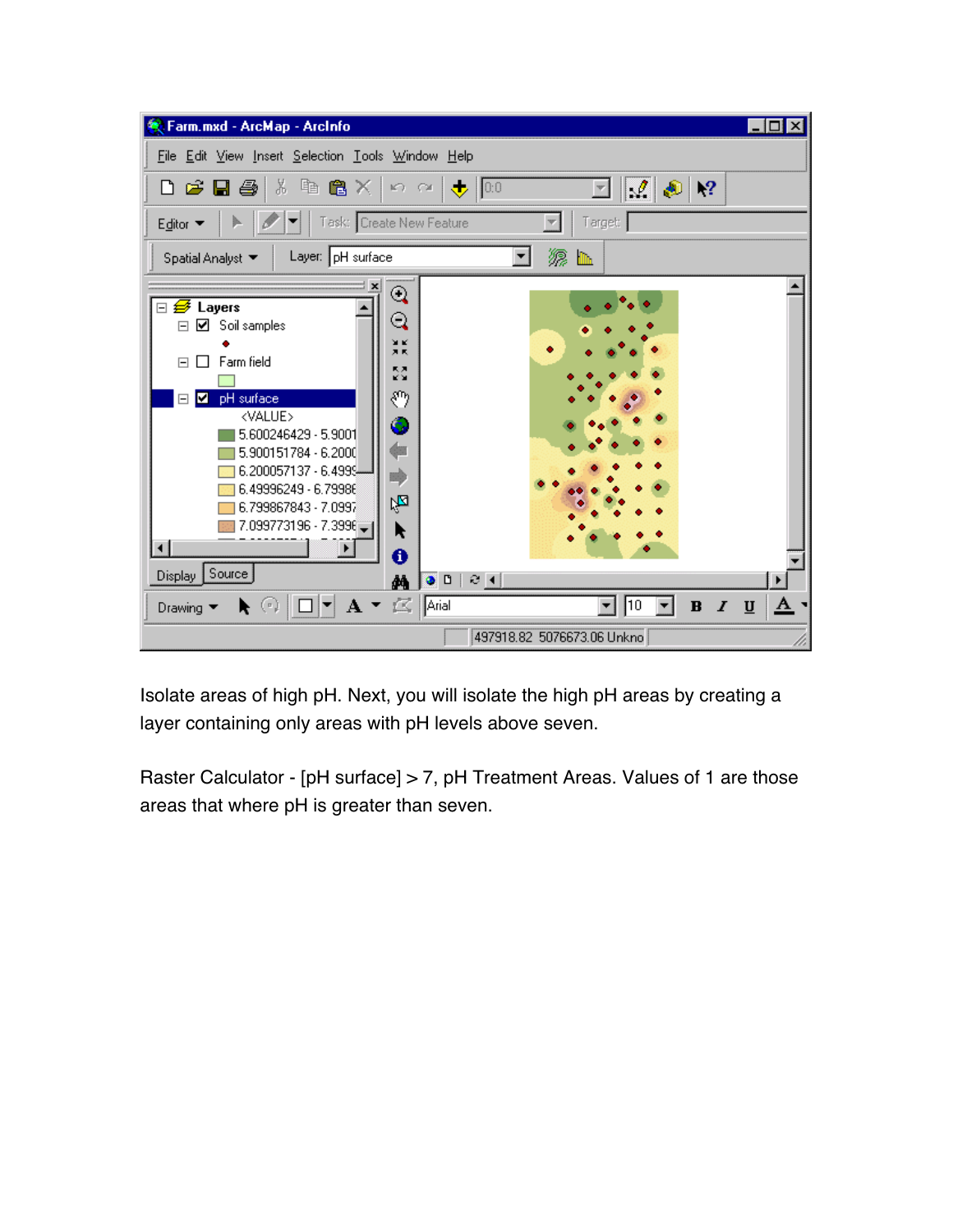

values of 1 already isolated

The pH treatment areas are the areas that the farmer should treat with ammonium sulfate to lower the pH to seven so that it is balanced. The farm size is about 5.35 acres (233,046 square feet or 21,650 square meters) and the combined size of the newly defined treatment areas is about 0.145 acres (6,338 square feet or 588 square meters).

If the ammonium sulfate treatment costs \$50.00 per acre, treating the entire 5.35 acres costs about \$267.50, while treating 0.145 acres costs about \$7.25. Treating only the areas that actually need it results in a possible savings of \$260.25. Imagine if the farmer had several fields.

Farmers may use similar techniques when applying fertilizers and pesticides to their fields. Also, histories of crop yield and treatment can be mapped over time and used for future planning.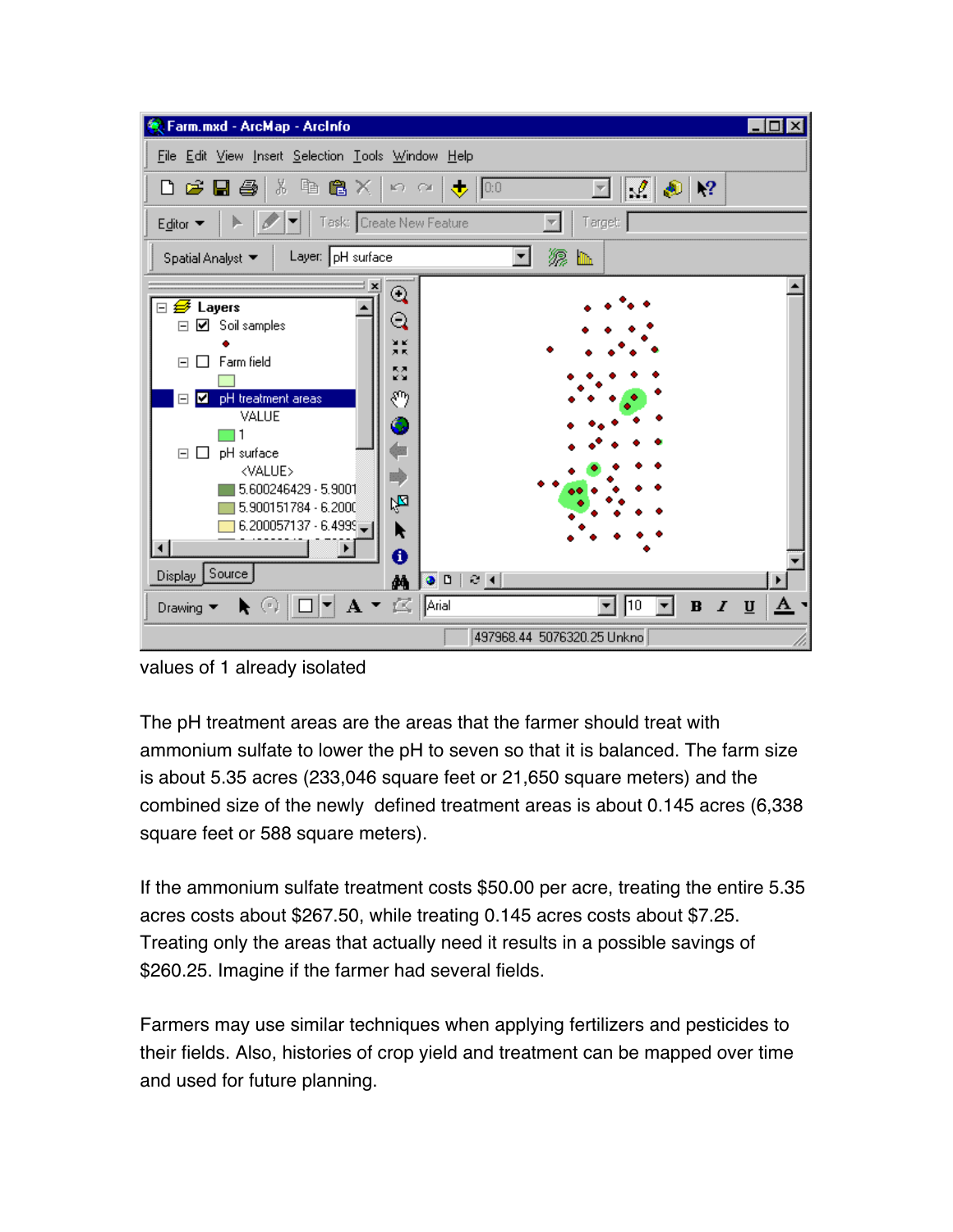**(3)** Examine coffee shops and their customers using **location** (**distance and density) analysis**.

In this step, you will examine existing coffee shops and their customers to find a good location for opening a new coffee shop.

In order to find a good location for a new shop, you will need to answer several questions: Is the new location too close to existing shops? Does the new location have similar characteristics to existing locations? Where are the competitors? Where are the customers? Where are the customers that are spending the most money at the store?

In a complete location analysis study, you might also consider other factors, including the average traffic flow near the new location, land costs, zoning concerns, and planning rules.

Examine data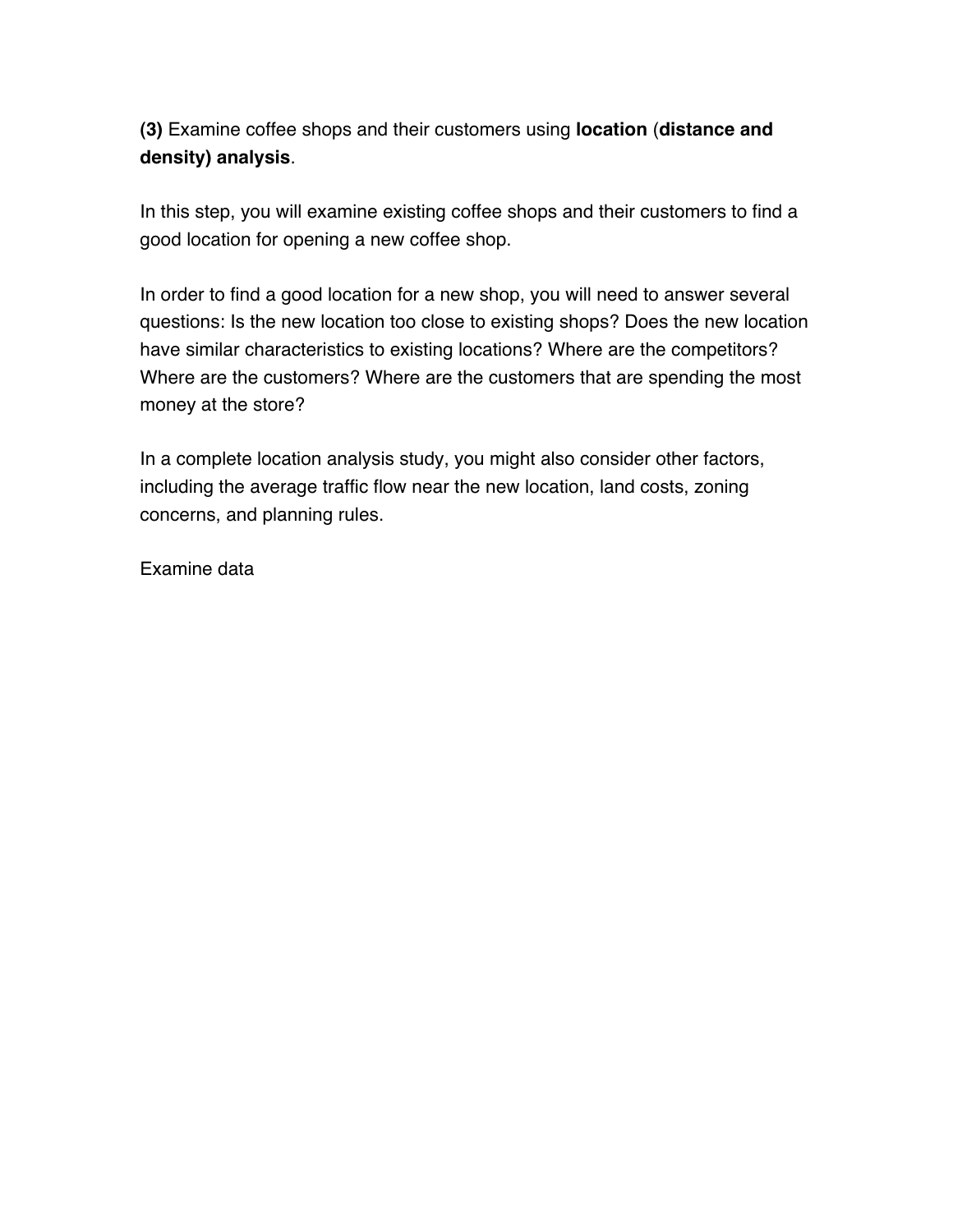

The map contains three layers: Shops, Customers, and Streets. The Shops layer contains the locations of existing coffee shops. The Customers layer is not turned on; you will turn it on later.

Examine the locations of the existing shops. For this analysis, you will assume that any shops within 1 mile of each other will compete for customers. Potential sites for a new shop should therefore be more than 1 mile from any existing shops.

For this analysis you will follow the steps shown in the flow chart below.

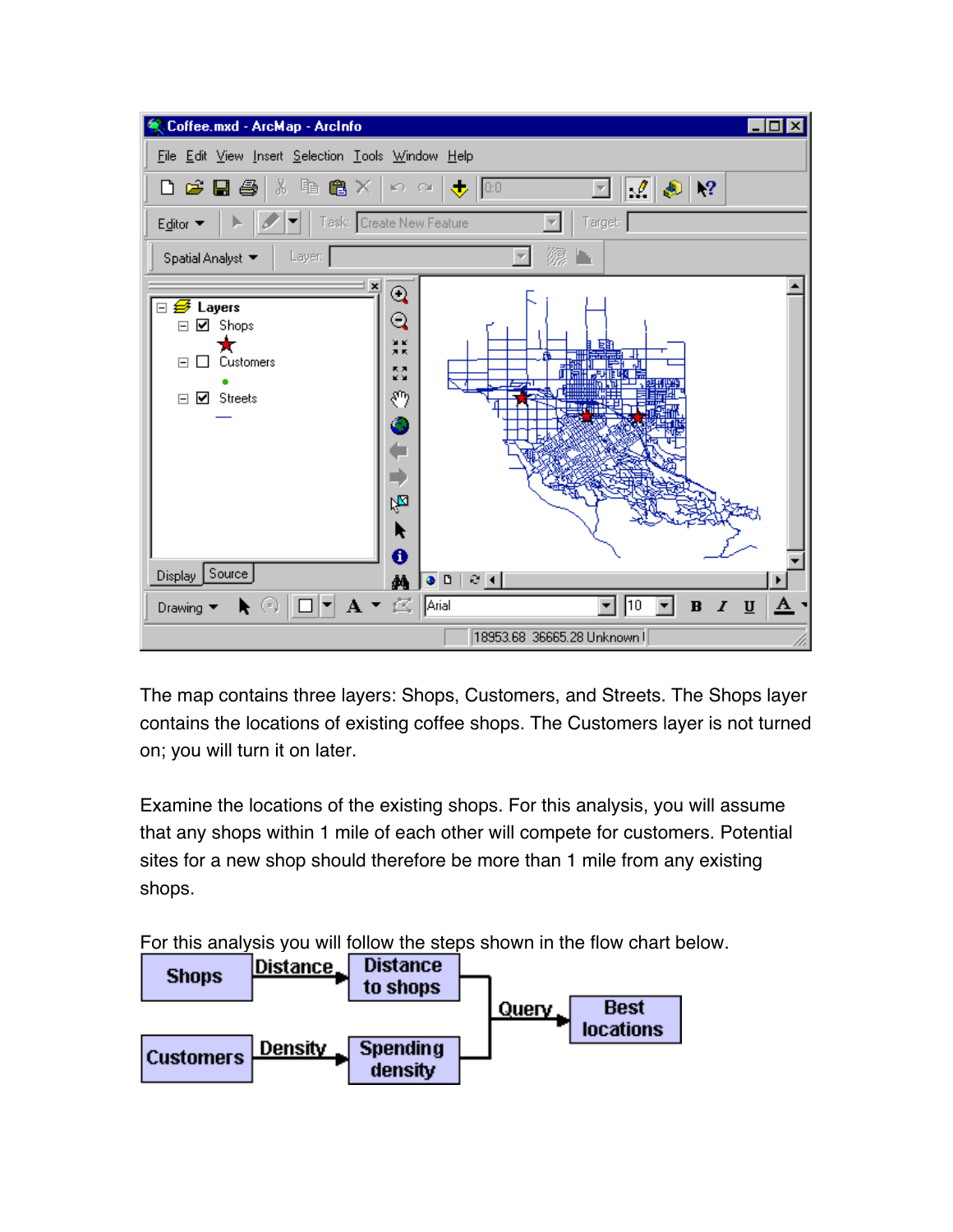You will start the analysis by creating a surface representing the distance from the shops. You will then create a surface representing the density of customer spending. Finally, you will query the distance and density layers to find the areas that are a mile or more from existing shops and with high spending density.

| <b>Straight Line</b>     |                               | ?      |
|--------------------------|-------------------------------|--------|
| Distance to:             | $\blacktriangledown$<br>Shops | e      |
| Maximum distance:        |                               |        |
| Output cell size:        | 157.7006406                   |        |
| $\Box$ Create direction: | <temporary></temporary>       |        |
| Create allocation:       | <temporary></temporary>       |        |
| Output raster:           | <temporary></temporary>       | උ      |
|                          | 0K                            | `ancel |

Use straight line distance function - dialog

A distance surface is created and added to the map. Areas shown in yellow and orange are close to the shops, while areas shown in purple and blue are farther from the shops.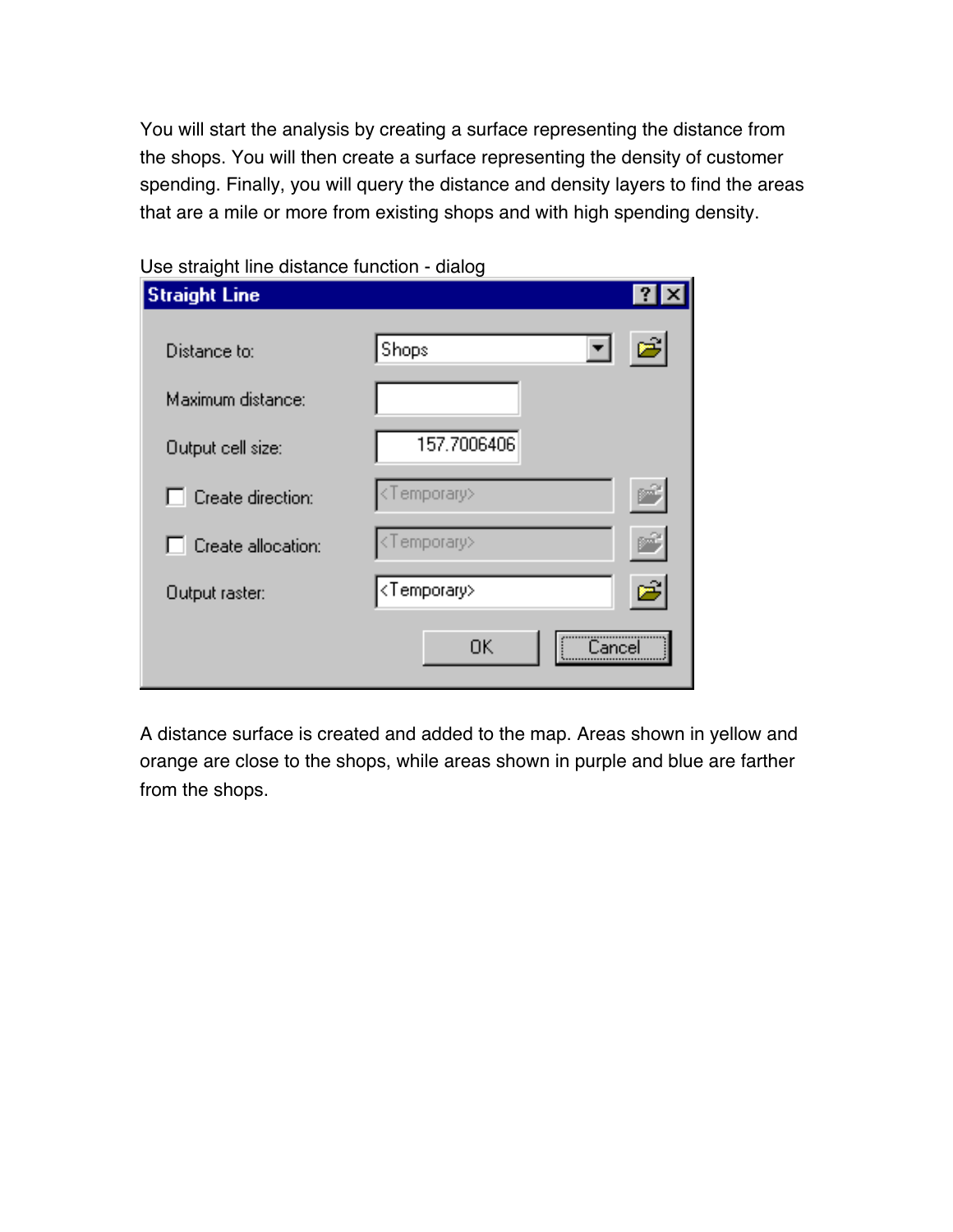

Which areas do you think would be best for a new coffee shop?

Next, you will examine the customer locations. A new shop will be more successful if there are lots of customers (who spend lots of money) near the location.

Turn off the Distance to Shops layer and turn on the Customers layer, and open its attributes. Notice that the table has a SPENDING field, which indicates the amount of money customers spent over the last year. You will create a density surface of customer spending.

Use density distance function - dialog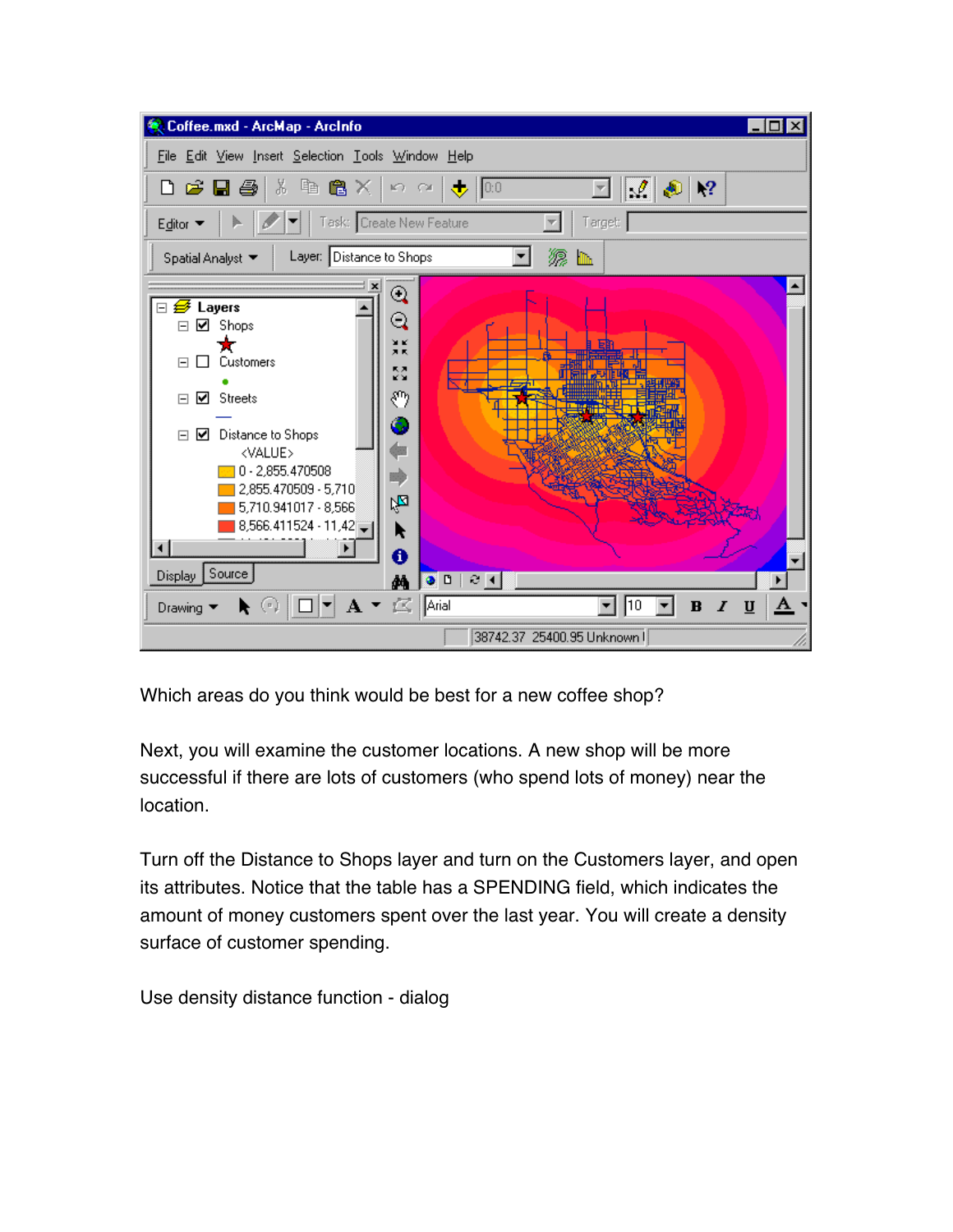| <b>Density</b>    | $\vert$ ?                    |
|-------------------|------------------------------|
| Input data:       | $\vec{r}$<br>▾╎<br>Customers |
| Population field: | ∣ <none></none>              |
| Density type:     | ় Kernel<br>Simple<br>O.     |
| Search radius:    | 1314.172005                  |
| Area units:       | Square Map Units             |
| Output cell size: | 157.7006406                  |
| Output raster:    | <temporary></temporary>      |
|                   | OΚ                           |

For Input data, make sure that Customers is selected. For Population field, click SPENDING. Click OK. A spending density surface is created and added to the map.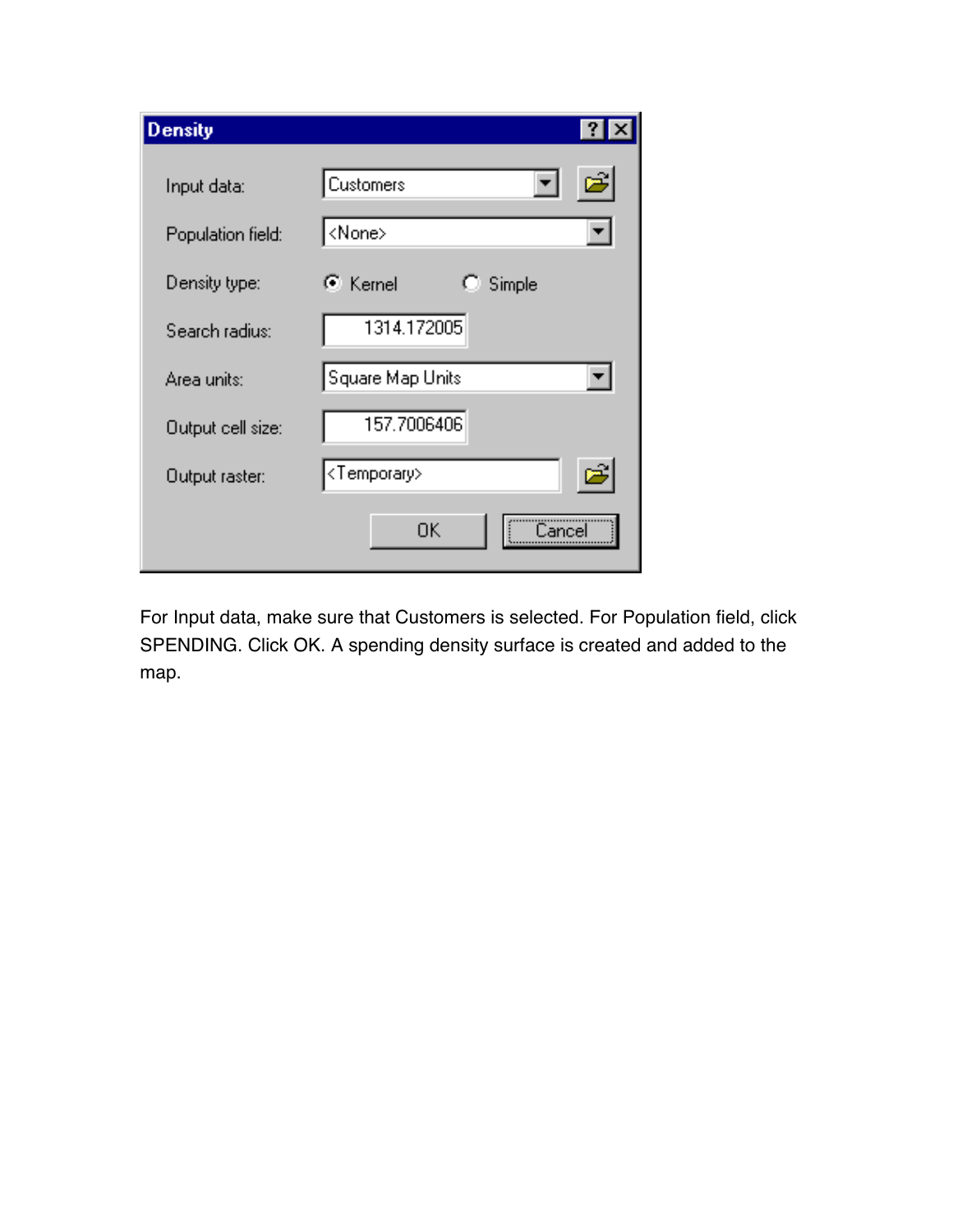| Coffee.mxd - ArcMap - ArcInfo                                                                                                                                                                                                                                                                                                          |                                                                                                                   | $\mathbb{Z}[\mathbb{Z}]\times$ |
|----------------------------------------------------------------------------------------------------------------------------------------------------------------------------------------------------------------------------------------------------------------------------------------------------------------------------------------|-------------------------------------------------------------------------------------------------------------------|--------------------------------|
| File Edit View Insert Selection Tools Window Help                                                                                                                                                                                                                                                                                      |                                                                                                                   |                                |
| $\chi$<br>电离义<br>$D$ $\boldsymbol{\beta}$ d $\boldsymbol{\beta}$                                                                                                                                                                                                                                                                       | $\mathscr{L}$ .<br>$\bigtriangledown$ 0.0<br>$\mathbb{R}^2$<br>$\mathcal{L}(\mathcal{L}(\mathcal{L}))$<br>Ð<br>P. |                                |
| Editor •                                                                                                                                                                                                                                                                                                                               | Target<br>Task: Create New Feature                                                                                |                                |
| Layer: Distance to Shops<br>Spatial Analyst                                                                                                                                                                                                                                                                                            |                                                                                                                   |                                |
| ×<br>Layers<br>$\boxminus$<br>Shops<br>Customers<br>$\Box$<br>$\mathsf{L}$<br><b>Streets</b><br>$\boxed{\blacksquare}$<br>- 1<br>Spending density<br>$\Box$<br>☑<br><value><br/><math>0 - 0.007089954</math><br/>0.007089954 - 0.0141<br/>0.014179909 - 0.0212<br/><math>0.021269863 - 0.0283</math><br/>×.<br/>Display Source</value> | $^{\circ}$<br>Q<br>жĸ<br>月式<br>RЯ,<br>ĸх<br>89<br>ó<br>陁<br>ĸ<br>0<br>0 <sub>0</sub><br>30 H<br>菛                 |                                |
| $\left( \begin{array}{c} n \end{array} \right)$<br>Drawing $\blacktriangledown$<br>ĸ                                                                                                                                                                                                                                                   | $A \cdot \mathbb{Z}$ Arial<br>$\sqrt{10}$<br>$I \square$<br>$\, {\bf B}$                                          | A                              |
|                                                                                                                                                                                                                                                                                                                                        | 17279.25 26009.83 Unknown I                                                                                       |                                |

The dark blue areas have the greatest spending density of customers.

Want to find areas that are more than 1 mile (5,280 feet) from an existing shop and that are in a high spending density customer area.

Raster Calculator. ([Distance to Shops] > 5280) & ([Spending density] > .02).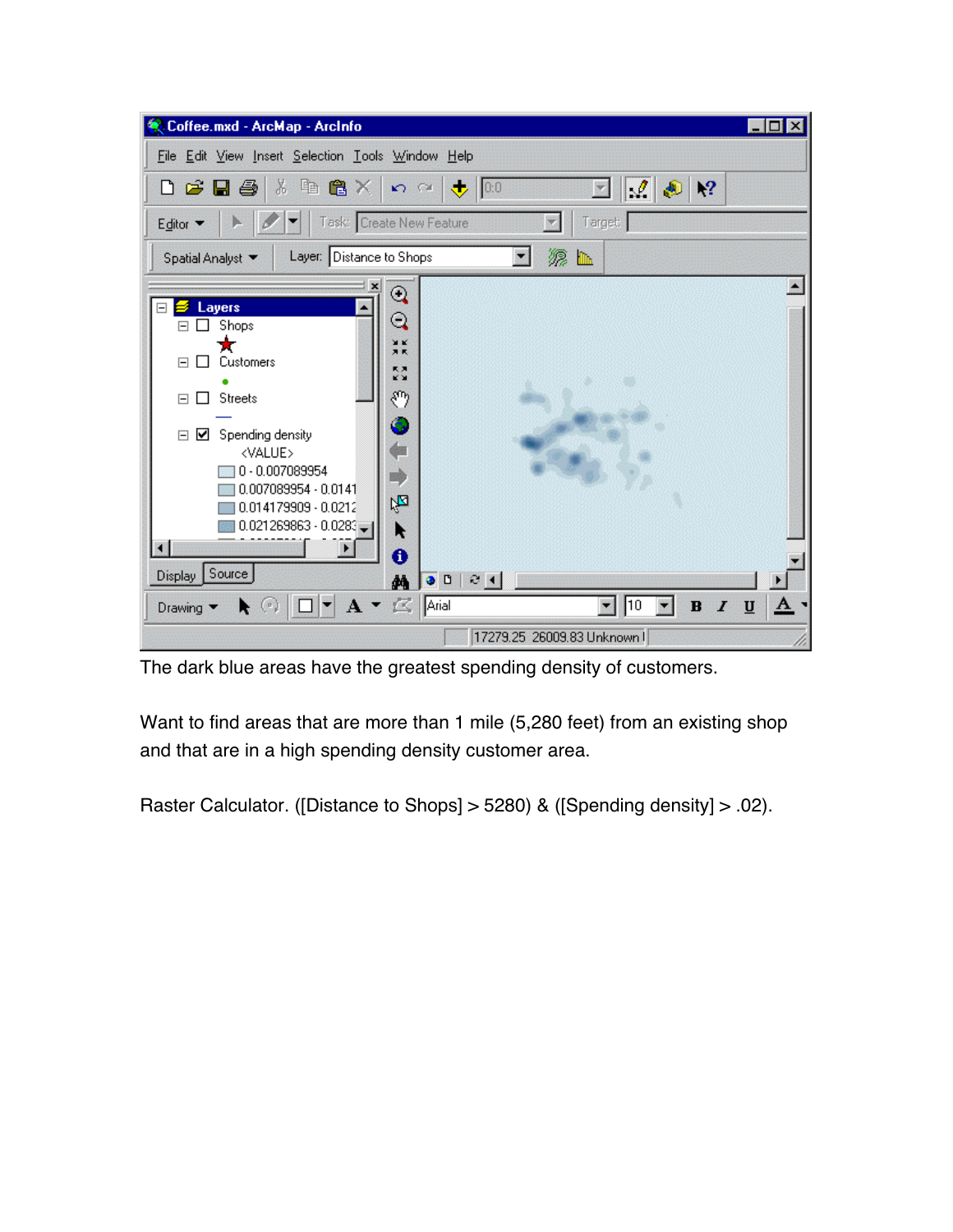| Coffee.mxd - ArcMap - ArcInfo                                                                                                                                                                                                                                                                                                                                                                                                                                                                                          |                                                                                                                            | $\mathbb{Z}$ of $\mathbf{X}$ |
|------------------------------------------------------------------------------------------------------------------------------------------------------------------------------------------------------------------------------------------------------------------------------------------------------------------------------------------------------------------------------------------------------------------------------------------------------------------------------------------------------------------------|----------------------------------------------------------------------------------------------------------------------------|------------------------------|
| File Edit View Insert Selection Tools Window Help                                                                                                                                                                                                                                                                                                                                                                                                                                                                      |                                                                                                                            |                              |
| $\chi$<br>电离义<br>$D$ $\boldsymbol{\beta}$ d $\boldsymbol{\beta}$ i                                                                                                                                                                                                                                                                                                                                                                                                                                                     | $\mathcal{A}$ 3 $\mathcal{P}$<br>$\Omega \cong \left[\begin{array}{c c} \bullet & 0.0 \end{array}\right]$<br>$\mathcal{R}$ |                              |
| Task: Create New Feature<br>Editor •                                                                                                                                                                                                                                                                                                                                                                                                                                                                                   | Target                                                                                                                     |                              |
| Layer: Distance to Shops<br>Spatial Analyst                                                                                                                                                                                                                                                                                                                                                                                                                                                                            | 源 ⊪                                                                                                                        |                              |
| $\mathbf{x}$<br>$^\circledR$<br>Shops<br>☑<br>$\Box$<br>Q<br>Customers<br>ЖK<br>E<br>П<br>万民<br>馬馬<br>ĸх<br><b>Streets</b><br>$\Box$<br>جس<br><b>Best locations</b><br>$\Box$<br>M<br>ó<br>VALUE<br>☑<br>Spending density<br>$\boxminus$<br><value><br/>庖<br/><math>0 - 0.007089954</math><br/><math>0.007089954 - 0.0141</math><br/>ĸ<br/>0<br/>Display Source<br/>菛<br/><math>A \cdot \mathbb{Z}</math> Arial<br/><math>\blacktriangledown</math><br/>Bandari Ba<br/>Drawing <math>\blacktriangledown</math></value> | 0 <sub>0</sub><br>$\parallel$ 3 $\parallel$<br>$I \ \underline{\mathsf{U}}$<br>$\parallel$ 10<br>$\, {\bf B}$              |                              |
|                                                                                                                                                                                                                                                                                                                                                                                                                                                                                                                        | 9211.56 48842.93 Unknown U                                                                                                 |                              |

Best locations are areas where the distance to an existing coffee shop is greater than 1 mile and spending density is greater than 0.02.

The Best locations layer contains areas where you might focus efforts to find a new coffee shop location. Before selecting a final location, remember that there are many other factors to consider, including: the characteristics of existing shop neighborhoods, traffic counts, proximity to an interstate highway, income levels, population density, and age.

# **6.2 Uncertainty in the conception of geographic phenomena**

Many spatial objects are not well defined or their definition is to some extent arbitrary, so that people can reasonably disagree about whether a particular object is x or not. There are at least four types of conceptual uncertainty.

# **Spatial uncertainty**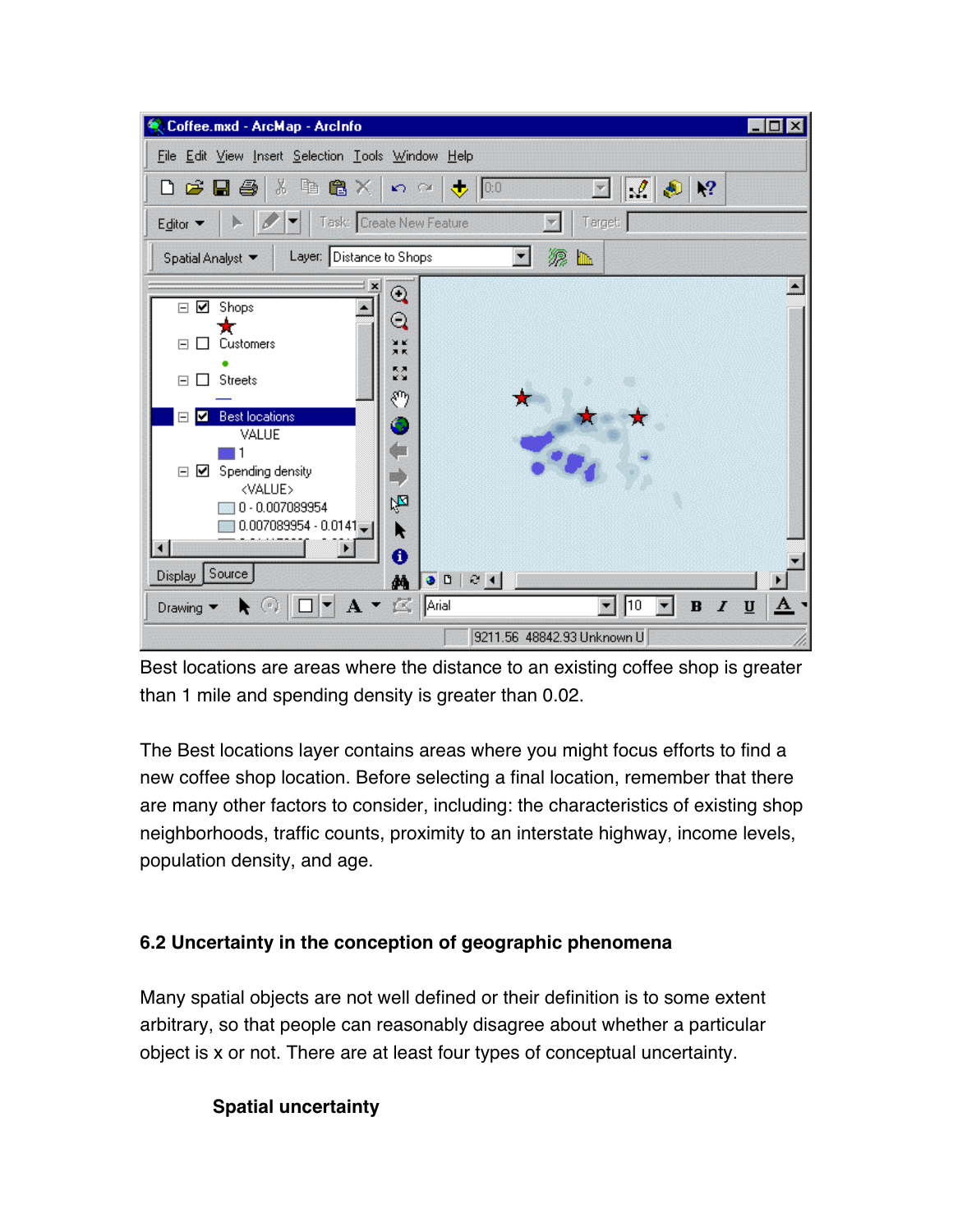Spatial uncertainty occurs when objects do not have a discrete, well defined extent. They may have indistinct boundaries (where exactly does a wetland end?), they may have impacts that extend beyond their boundaries (should an oil spill be defined by the dispersion of pollutants or by the area of environmental damage?), or they may simply be statistical entities. The attributes ascribed to spatial objects may also be subjective—for example, the spatial distributions of poverty and biodiversity depend on human interpretations of what these things mean.

#### **Vagueness**

 Vagueness occurs when the criteria that define an object as x are not explicit or rigorous. In a land cover analysis, how many oaks (or what proportion of oaks) must be found in a tract of land to qualify it as oak woodland? What incidence of crime (or resident criminals) defines a high crime neighborhood?

#### **Ambiguity**

 Ambiguity occurs when y is used as a substitute, or indicator, for x because x is not available. The link between direct indicators and the phenomena for which they substitute is straightforward and fairly unambiguous. Soil nutrient levels (y) are a direct indicator of crop yields (x). Indirect indicators tend to be more ambiguous and opaque. Wetlands (y) are an indirect indicator of animal species diversity (x). Of course, indicators are not simply direct or indirect; they occupy a continuum. The more indirect they are, the greater the ambiguity and the less certain it is that an object being approximated using y really is x.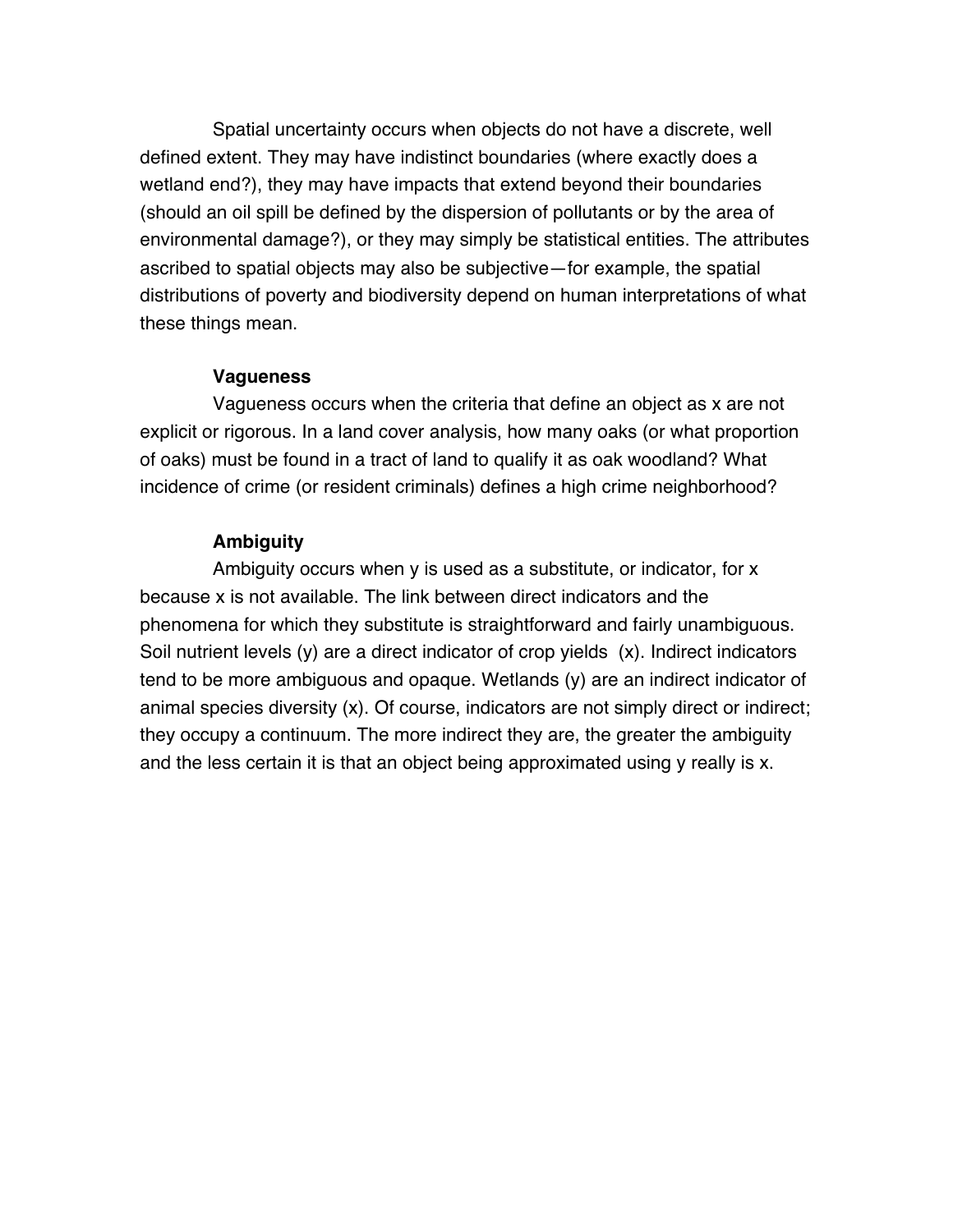

Salinity (x) as a direct, unambiguous indicator of number of species (y), freshwater and marine. But could you correctly estimate the ocean salinity, just from the number of species?? Quite ambiguous.Figure courtesy of Jay Austin, Ctr. For Coastal Physical Oceanography, Old Dominion Univ.

#### **Regionalization problems**

 Regional geography is largely founded on the creation of a mosaic of zones that make it easy to portray spatial data distributions. A uniform zone is defined by the extent of a common characteristic, such as climate, landform, or soil type. Functional zones are areas that delimit the extent of influence of a facility or feature—for example, how far people travel to a shopping center or the geographic extent of support for a football team.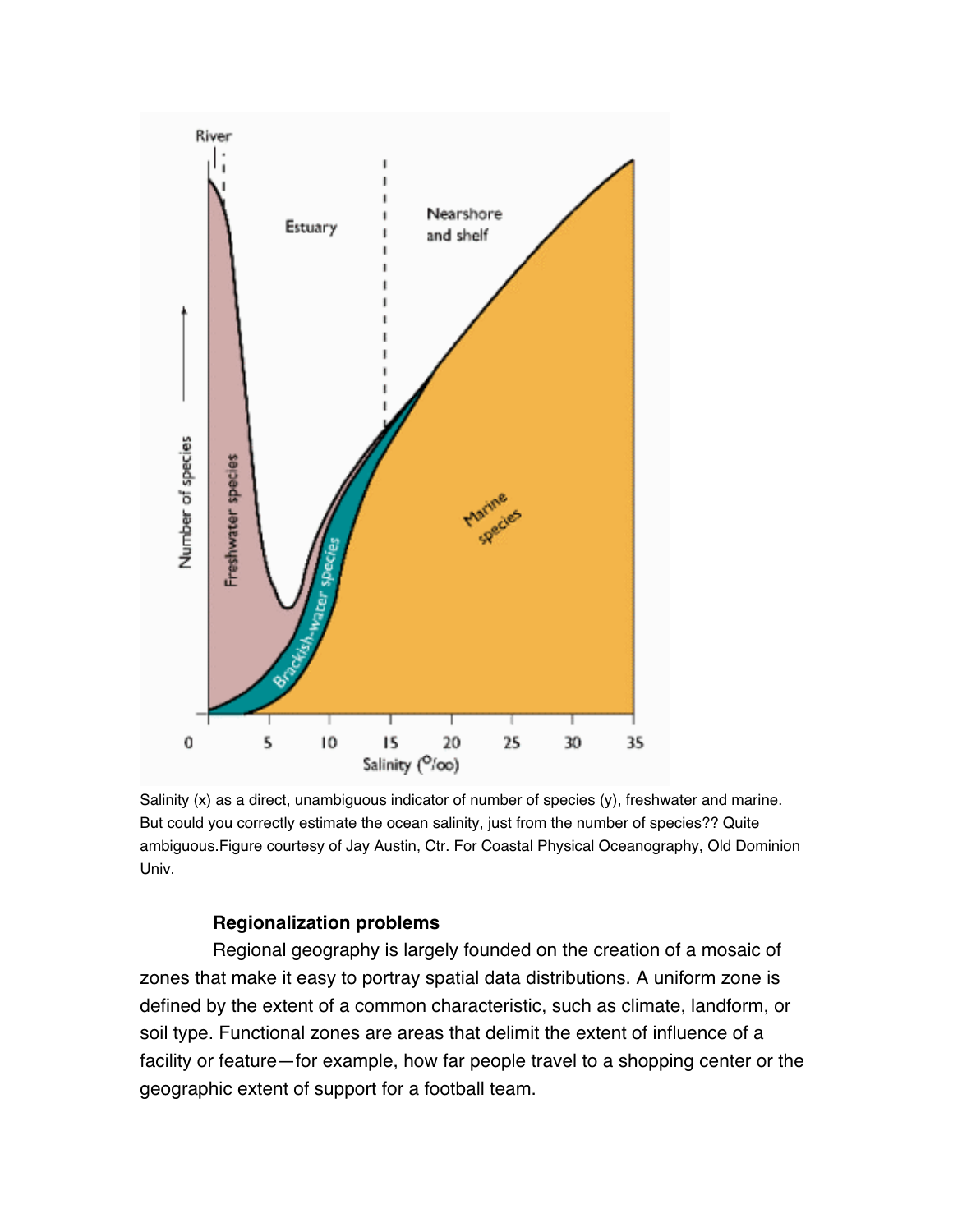

 Regionalization problems occur because zones are artificial. In the development of climate zones, for instance, experts may disagree on what combination of characteristics defines a zone, how these characteristics should be weighted to create a composite indicator, and what the minimum size threshold for a zone is. This should not be surprising: after all, spatial distributions tend to change gradually, while zones imply that there are sharp boundaries between them.

# **6.3 Uncertainty in the measurement of geographic phenomena**

Error occurs in physical measurement of objects, in the recording of socioeconomic attributes, and in digital data capture. This error creates further uncertainty about the true nature of spatial objects.

#### **Physical measurement error**

Instruments and procedures used to make physical measurements are not perfectly accurate. For example, a survey of Mount Everest might find its height to be 8,850 meters, with an accuracy of plus or minus 5 meters.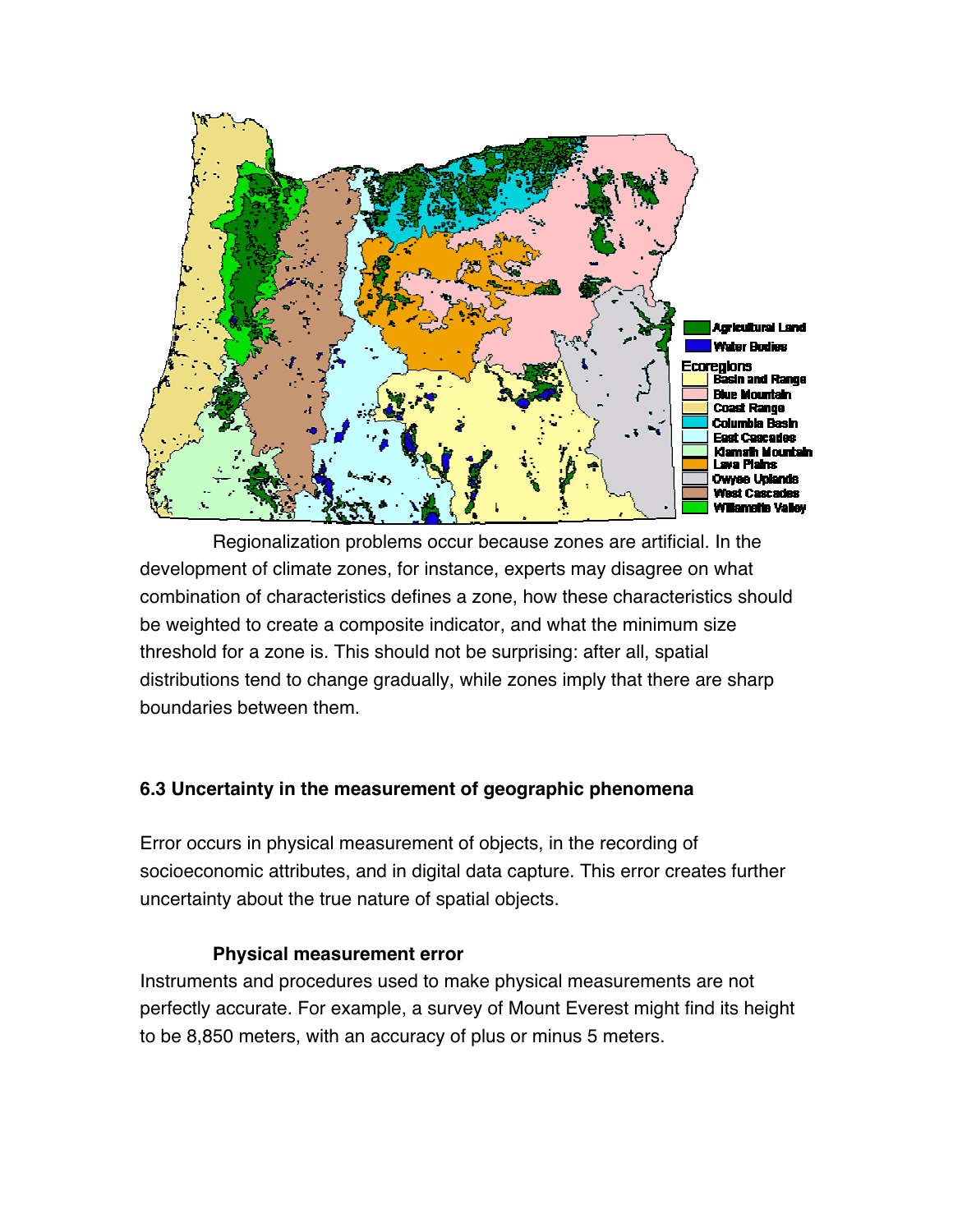In addition, the earth is not a perfectly stable platform from which to make measurements. Seismic motion, continental drift, and the wobbling of the earth's axis cause physical measurements to be inexact.

## **Digitizing error**

 A great deal of spatial data has been digitized from paper maps. Digitizing, or the electronic tracing of paper maps, is prone to human error. Lines may be drawn too far, not far enough, or missed entirely. Errors caused by digitizing mistakes can be partially, but not completely, fixed by software.



Line segment A overshoots the polygon boundary. Line segment B undershoots it.

Additional error occurs because adjacent data digitized from different maps may not align correctly. This problem can also be partially corrected through a software technique called rubbersheeting.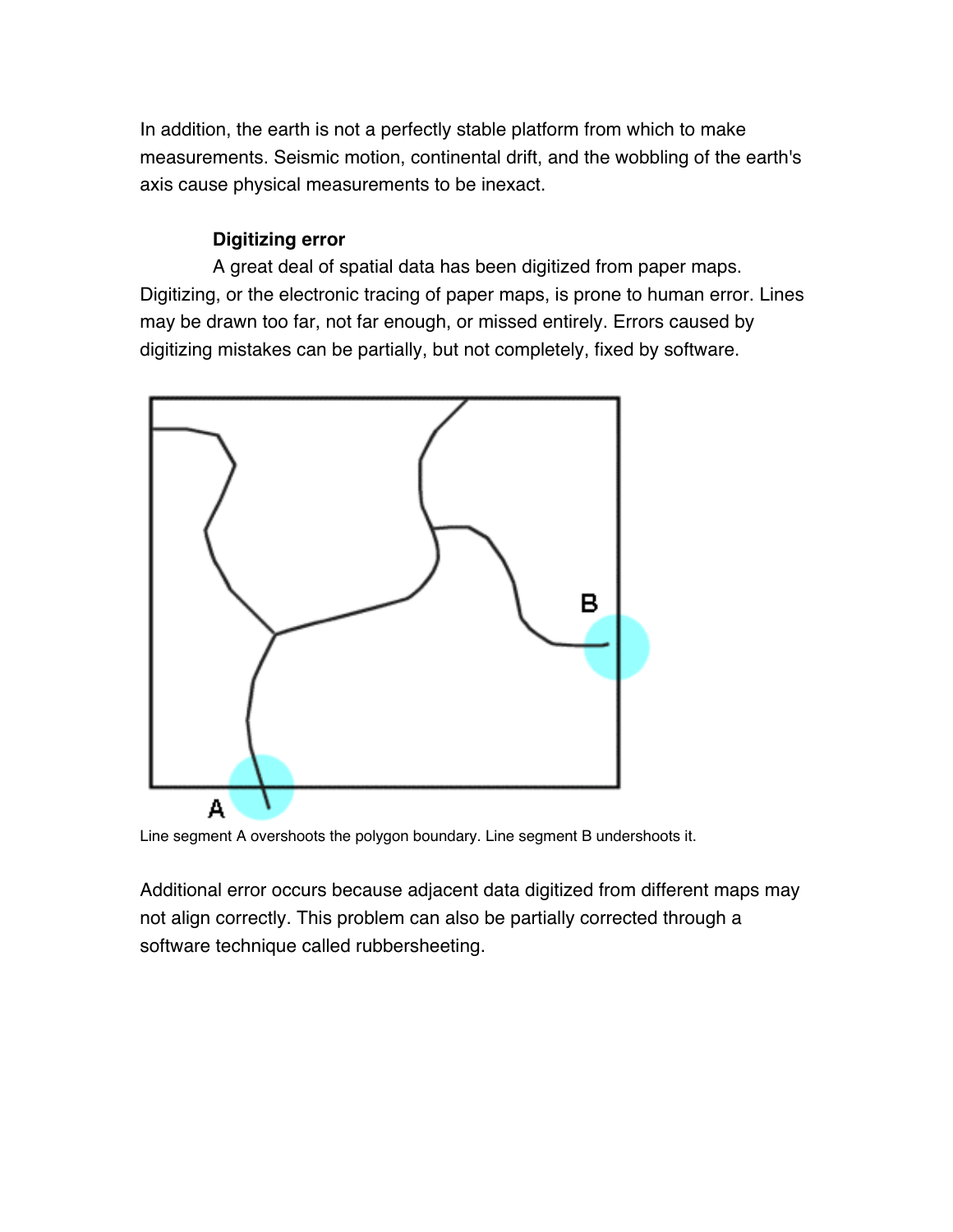

Two data sets representing the same streets do not align with each other. One set can be aligned with the other by a systematic transformation of coordinates called rubbersheeting.

## **Error caused by combining data sets with different lineages**

 Data sets produced by different agencies or vendors may not match because different processes were used to capture or automate the data. For example, buildings in one data set may appear on the opposite side of the street in another data set.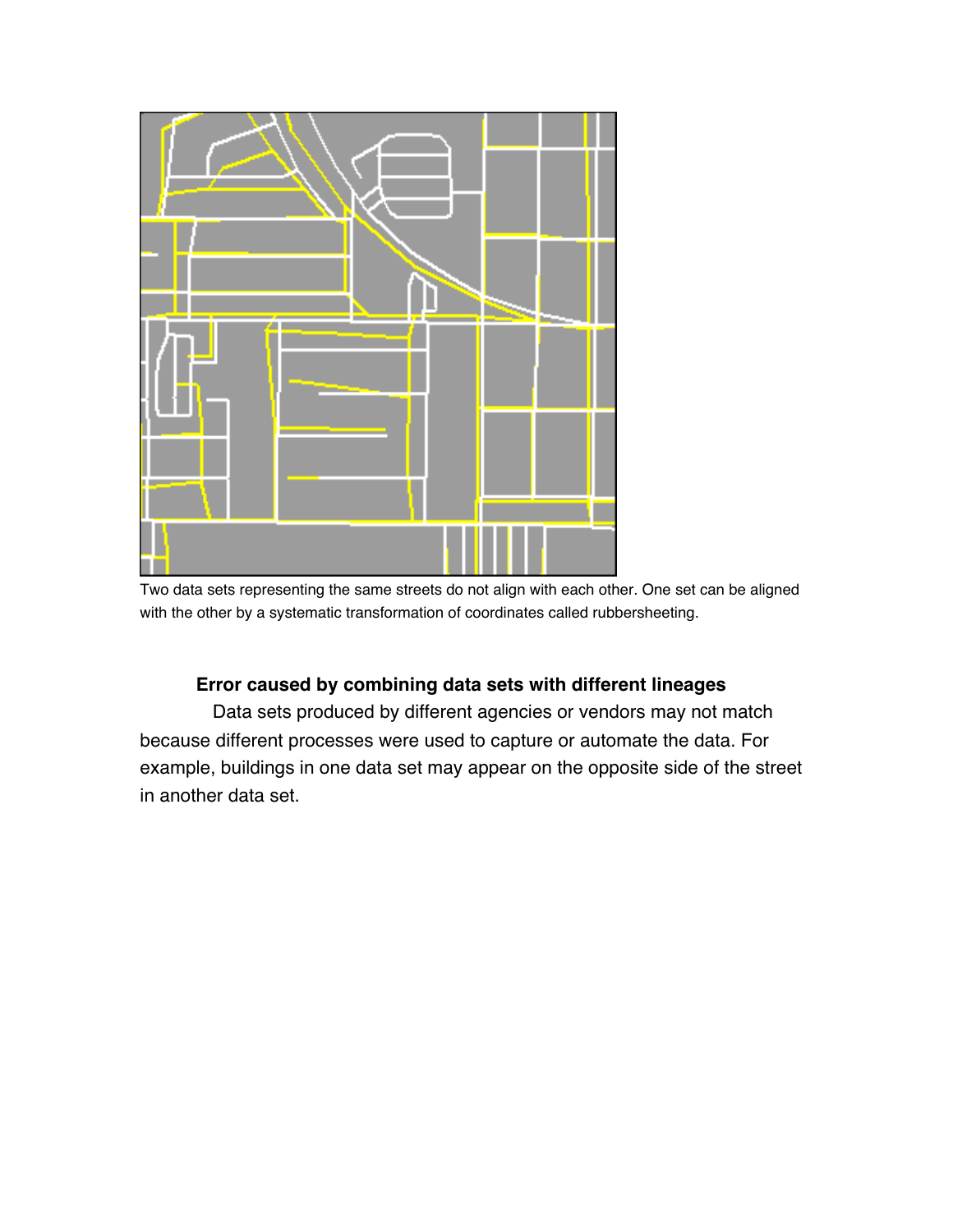



Error may also be caused by combining sample and population data or by using sample estimates that are not robust at fine scales. "Lifestyle" data are derived from shopping surveys and provide business and service planners with up-todate socioeconomic data not found in traditional data sources like the census. Yet the methods by which lifestyle data are gathered and aggregated to zones as compared to census data may not be scientifically rigorous.

## **6.3 Uncertainty in the representation of geographic phenomena**

Representation is closely related to measurement. Representation is not just an input to analysis, but sometimes also the outcome of it. For this reason, we consider representation separately from measurement.

#### **Uncertainty in the raster data structure**

 The raster structure partitions space into square cells of equal size (also called pixels). Spatial objects x, y, and z emerge from cell classification, in which Cell A1 is classified as x, Cell A2 as y, Cell A3 as z, and so on, until all cells are evaluated. A spatial object x can be defined as a set of contiguous cells classified as x.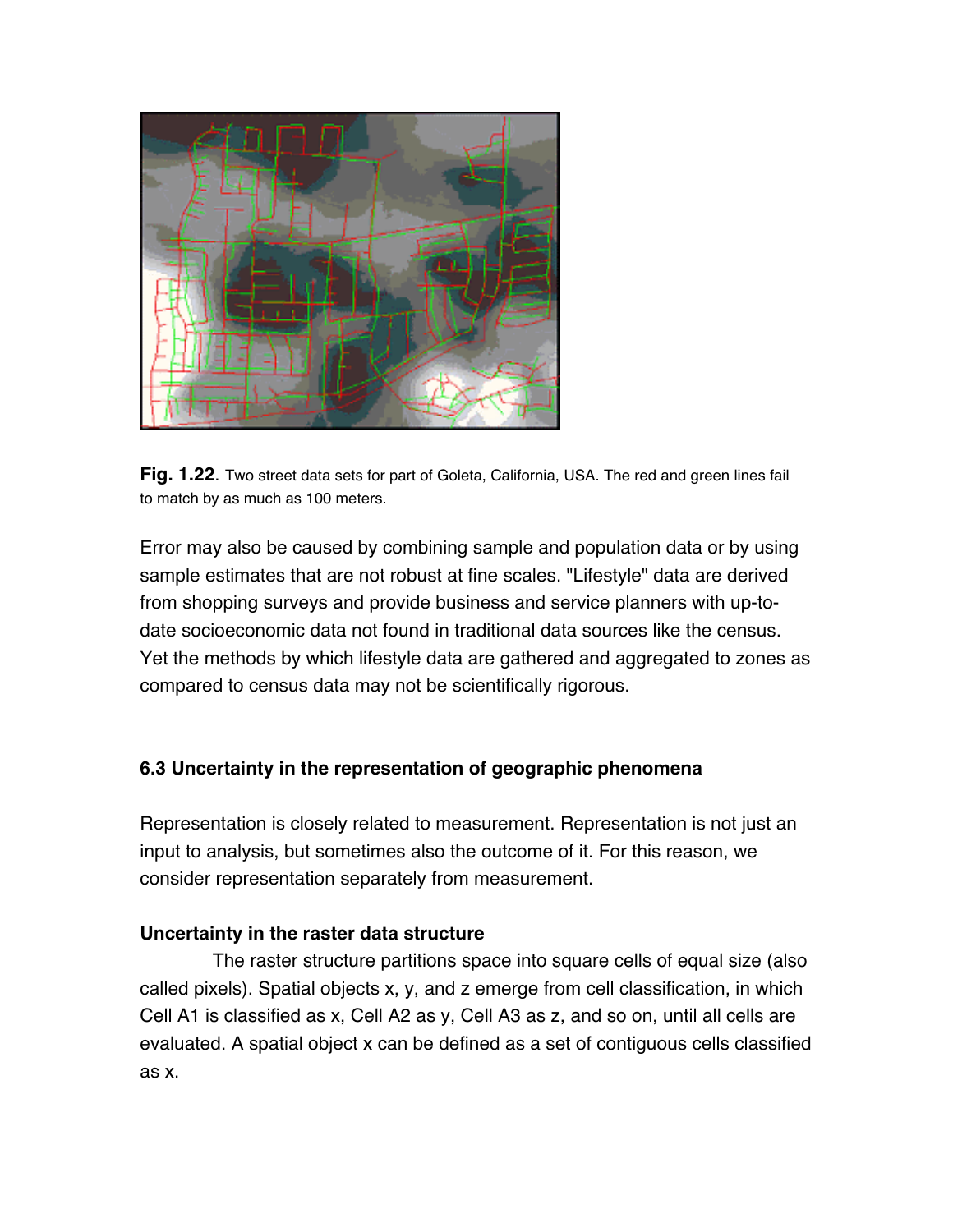Commonly, a cell is not purely one thing or another, but might contain some x, some y, and maybe a bit of z within its area. These impure cells are termed "mixels." Because a cell can hold only one value, a mixel must be classified as if it were all one thing or another. Therefore, the raster structure may distort the shape of spatial objects.



On the left are four mixels; on the right four pixels classified from them. Typically, the pixels will represent the dominant mixel value or the value found at the mixel centroid. Either way, some reality is lost.

## **Uncertainty in the vector data structure**

 Socioeconomic data—facts about people, houses, and households—are often best represented as points. For various reasons (to at a zonal level, such as census tracts or ZIP Codes. This distorts the data in two ways: first, it gives them a spatially inappropriate representation (polygons instead of points); second, it forces the data into zones whose boundaries may not respect natural distribution patterns.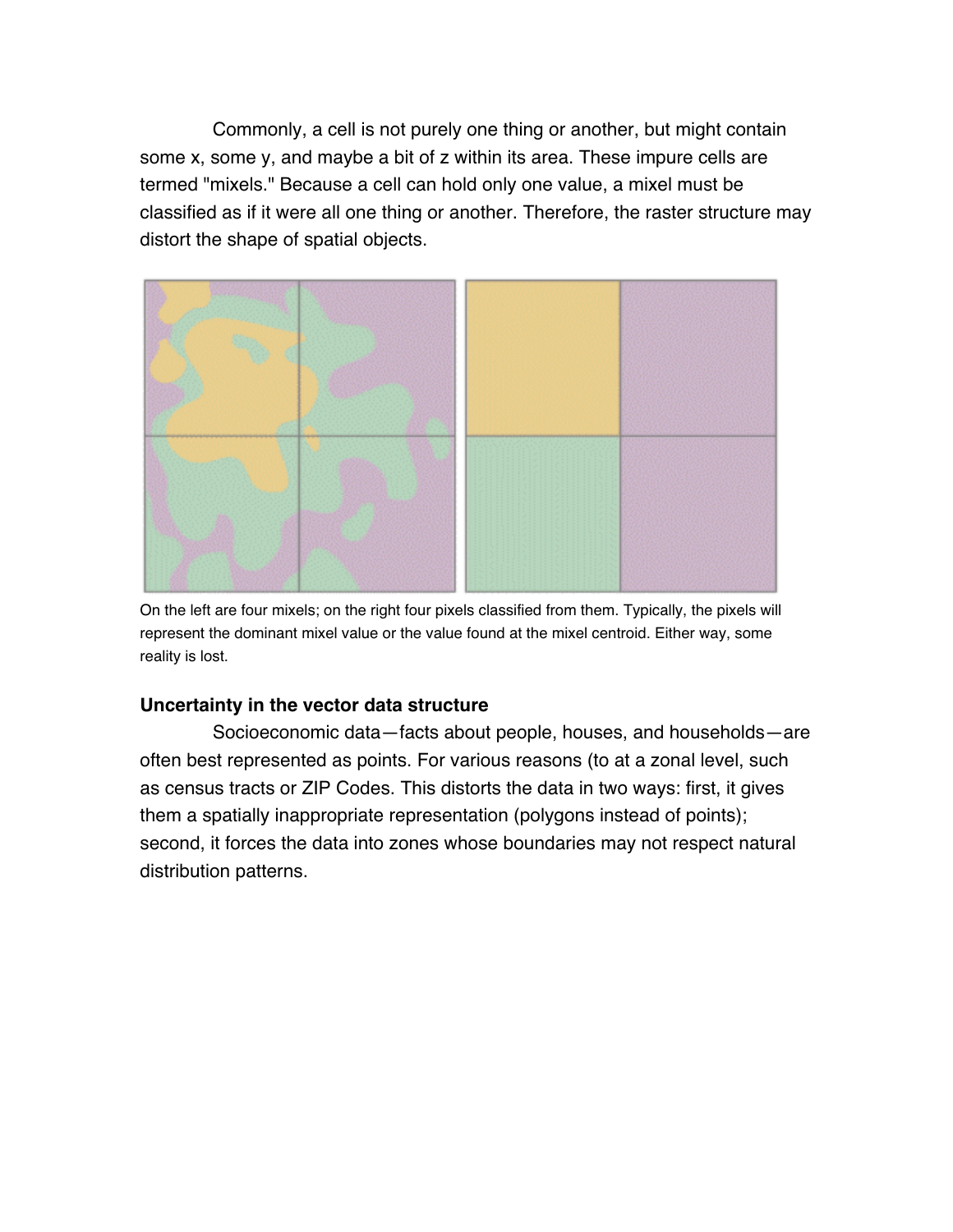

True locations of socioeconomic data (orange points representing households) are often aggregated to zones, such as census tracts, to protect privacy. In this example, two significant distortions occur, neither of which is evident from an examination of the polygon layer by itself. First, points are clustered in corners of polygons, not smoothly distributed as the polygon values imply. Second, some zonal values are based on many data points and others on just a few. The information foundation is not level.

# **6.4 Uncertainty in the analysis of geographic phenomena**

Spatial analysis methods can create further uncertainty.

## **The ecological fallacy**

 The ecological fallacy is the mistake of assuming that an overall characteristic of a zone is also a characteristic of any location or individual within the zone.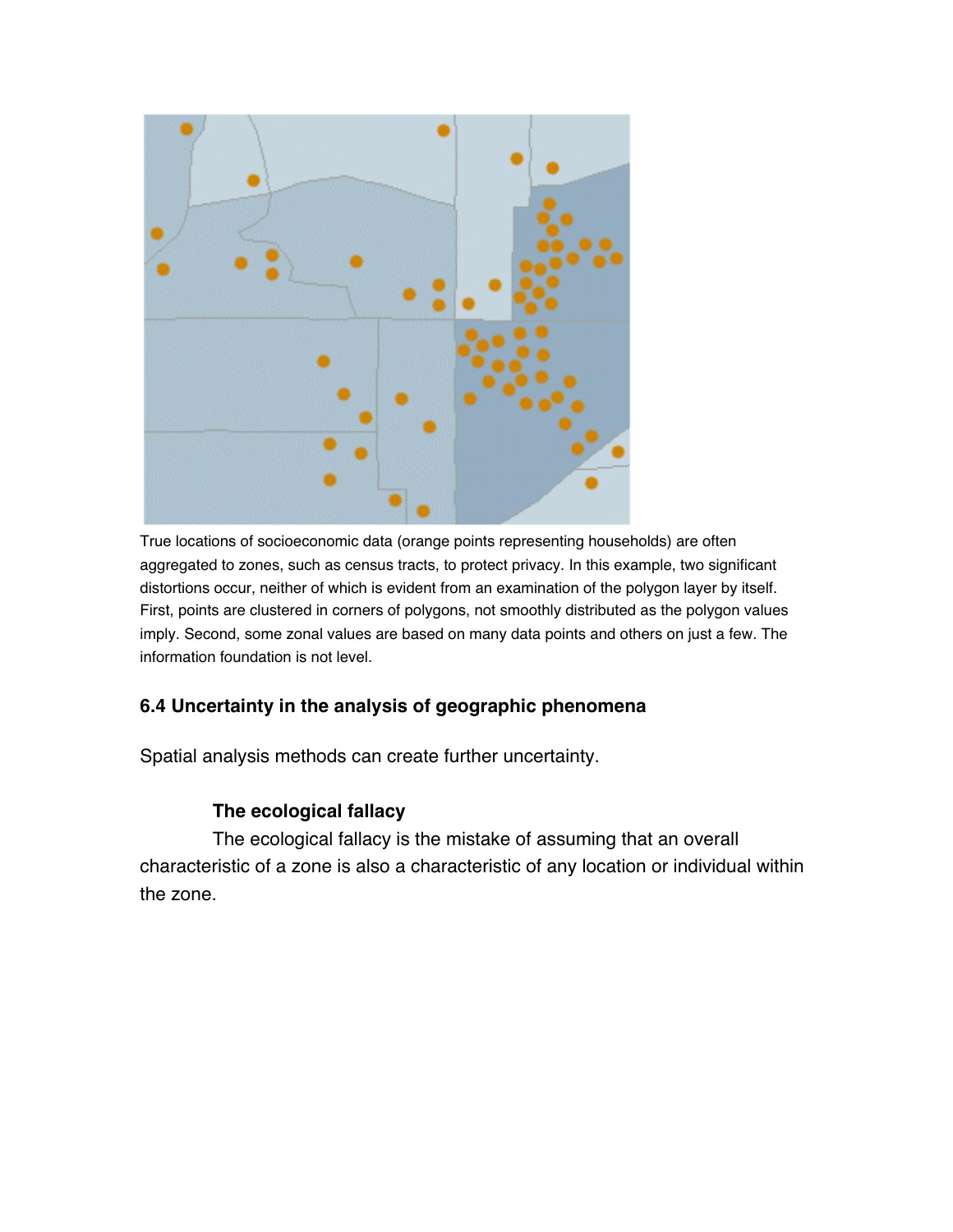

The ecological fallacy. A look at the maps of unemployment and Chinese ethnicity suggests a correlation between them, yet there may be no such correlation. For example, the high unemployment may be caused by the closing of a factory that has few Chinese employees.

## **The Modifiable Areal Unit Problem (MAUP)**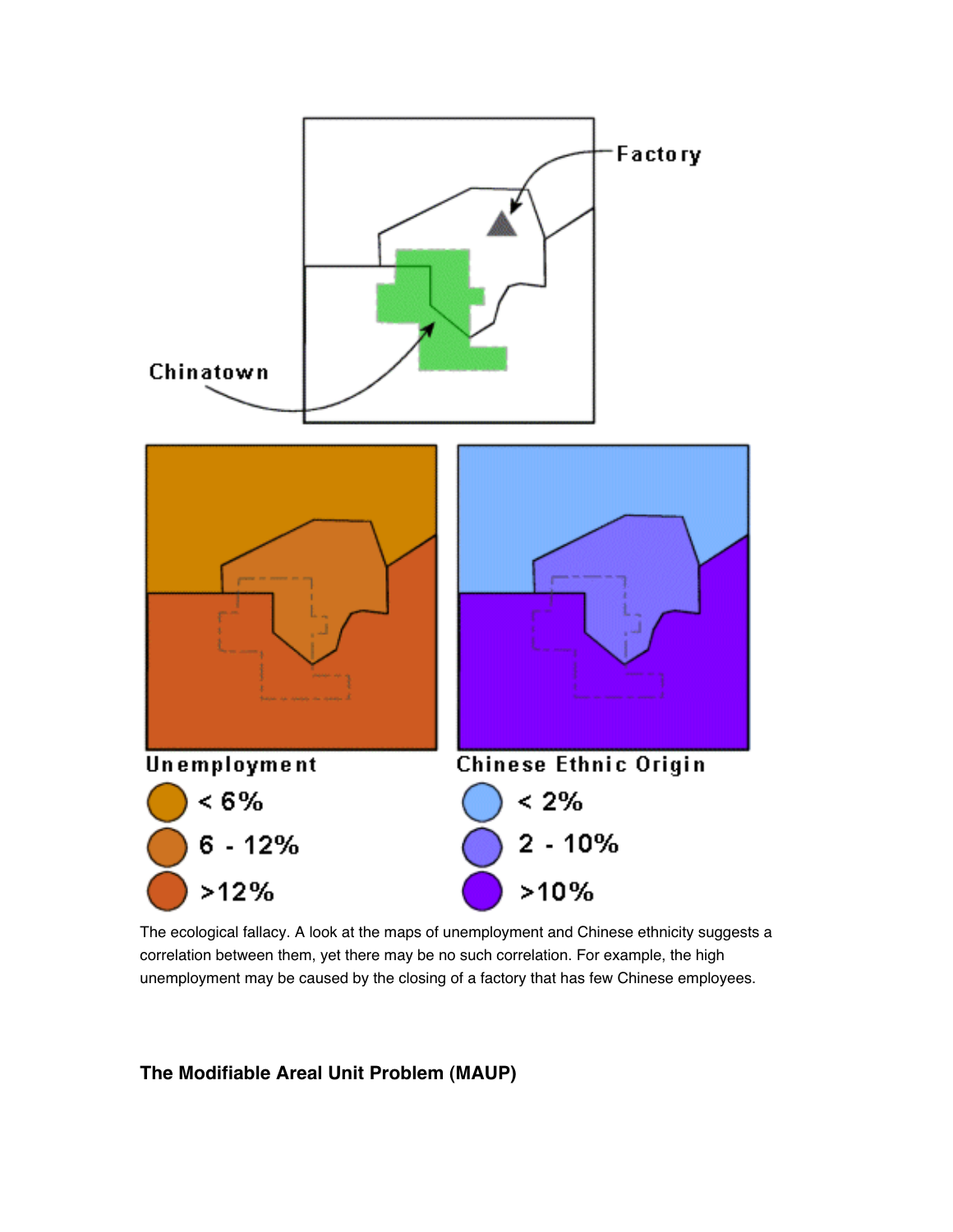The results of data analysis are influenced by the number and sizes of the zones used to organize the data. The Modifiable Area Unit Problem has at least three aspects:

1.The number, sizes, and shapes of zones affect the results of analysis. 2.The number of ways in which fine-scale zones can be aggregated into larger units is often great.

3.There are usually no objective criteria for choosing one zoning scheme over another.

An example of the influence of the number of zones on analysis is the 1950 study by Yule and Kendall which found that the correlation between wheat and potato yields in England changed from low to high as the data were grouped into fewer and fewer zones (starting with 48 and ending with 2).

An example of the influence of zone shape is gerrymandering, in which voting district boundaries are manipulated in order to engineer a desired election outcome.



A simple illustration of the MAUP. State of Missouri county data have been aggregated and grouped into one of two zones. A quite minor change in the path of the zonal boundary leads to a different interpretation of whether the northern or southern portion of Missouri has a greater population (darker shade of green represents a higher population)..